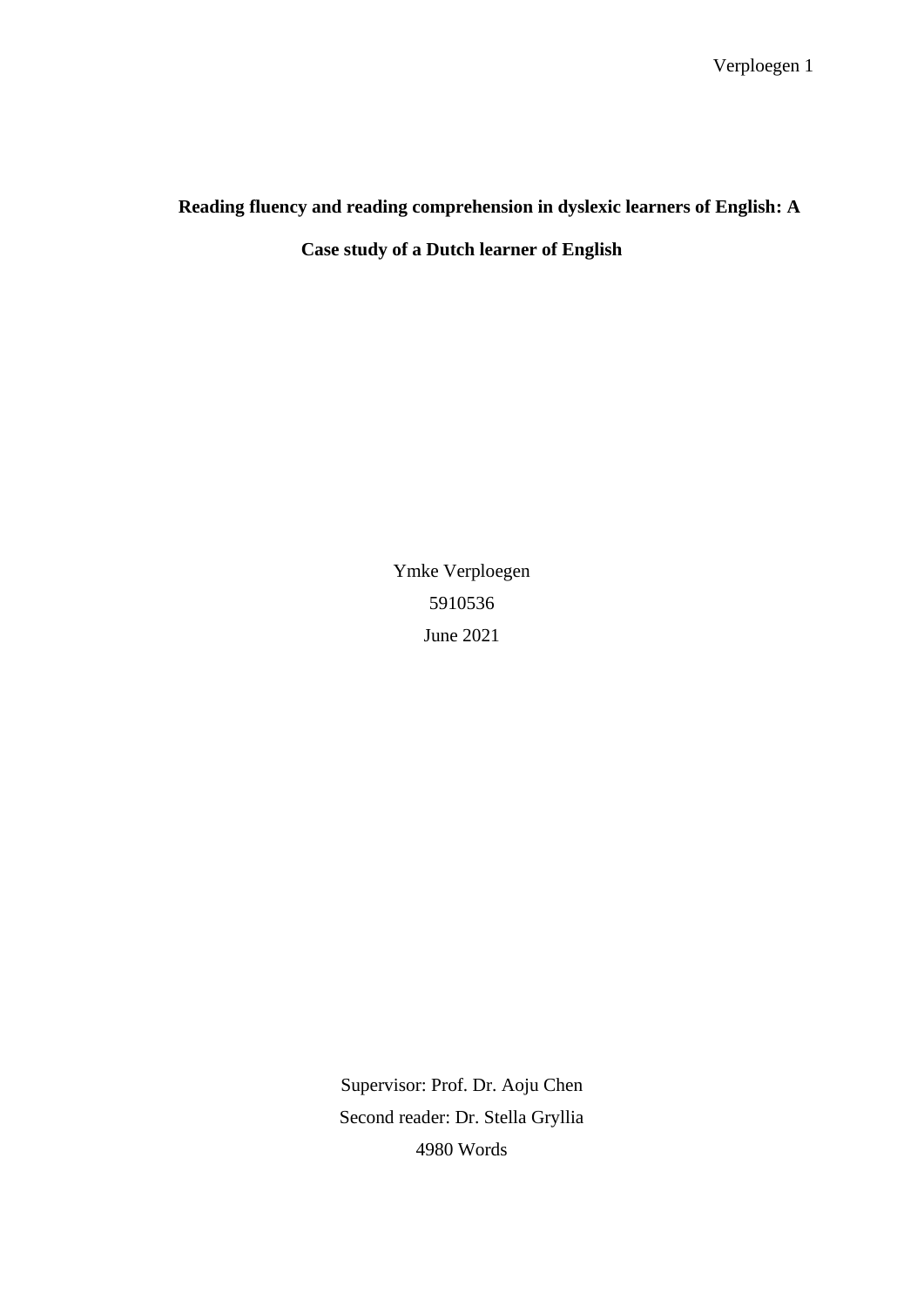## **Abstract**

This case-study investigated whether there was an effect of prosody training on reading fluency and thereby on reading comprehension for an adult Dutch learner of English with dyslexia. A training was given targeting three different aspects of prosodic phrasing, namely pausing, final lengthening and pitch. Reading comprehension was assessed during two pretests and a post-test using cloze tests. Although the participant's mean scores on these tests improved, the improvement did not reach statistical significance.

*Keywords:* Dyslexia, prosody, prosodic phrasing, reading comprehension, reading fluency.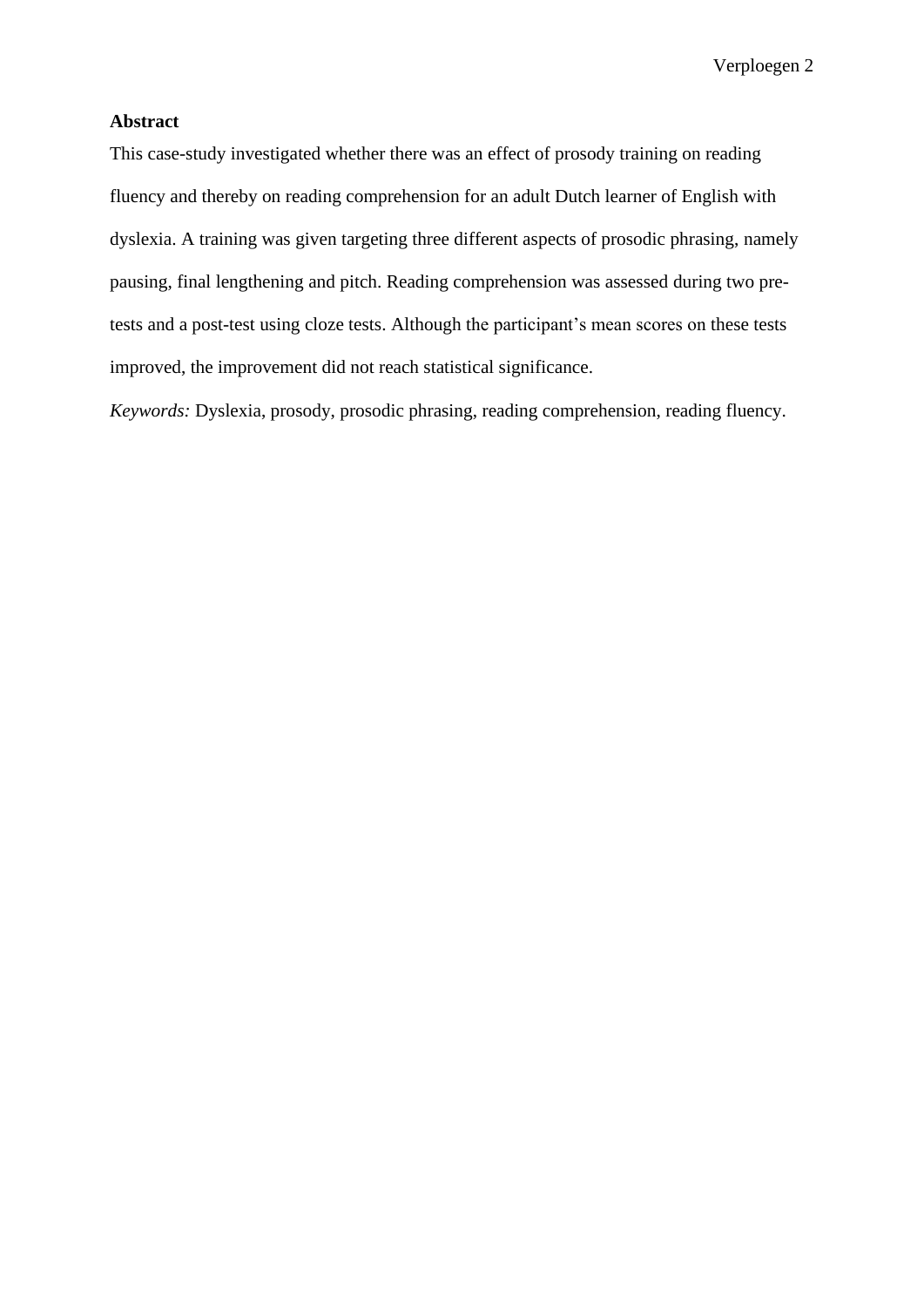## <span id="page-2-0"></span>**Contents**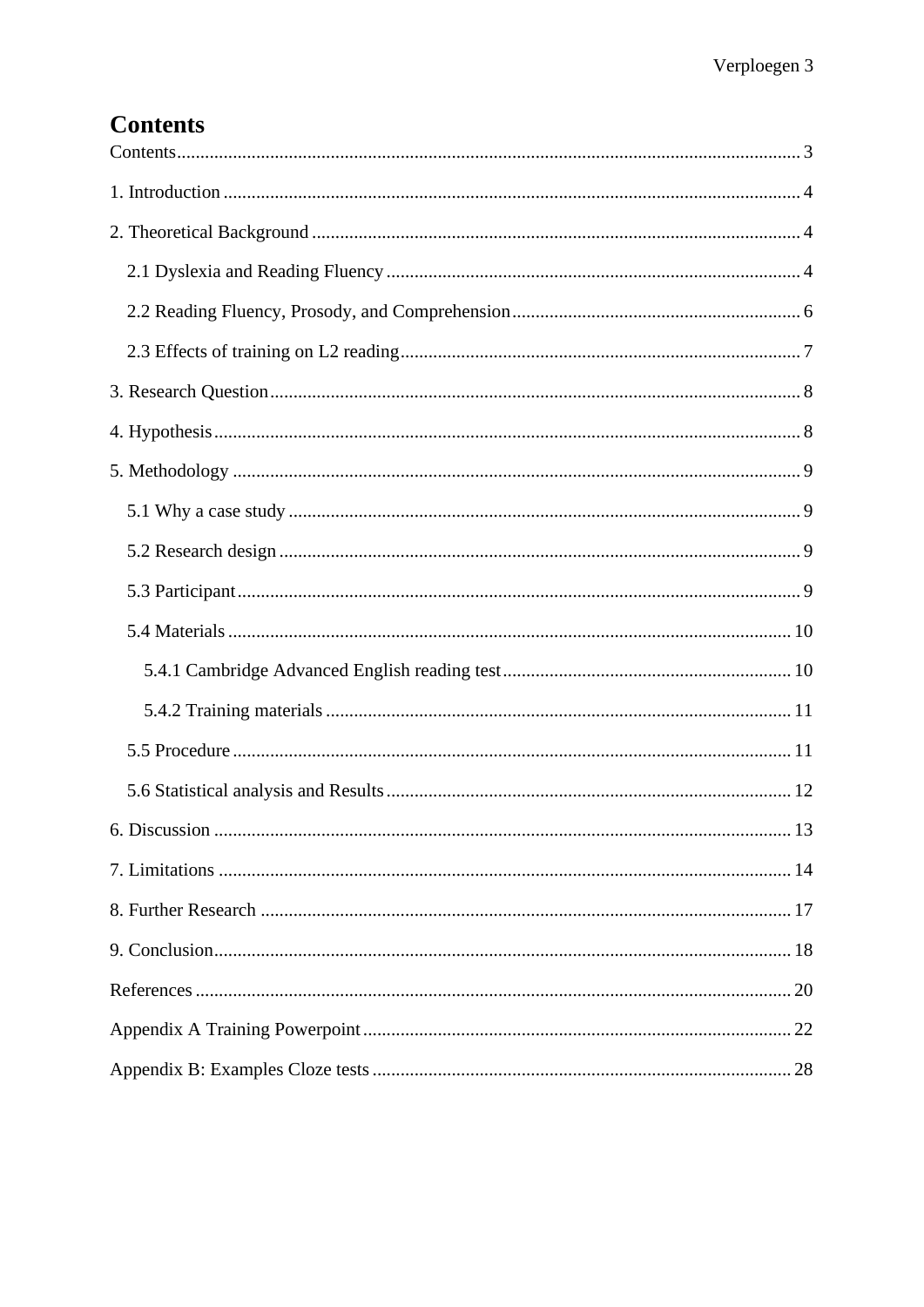### <span id="page-3-0"></span>**1. Introduction**

This paper reports on a case-study on the relationship between reading fluency and reading comprehension in dyslexic learners of English. In this study there is a focus on three different aspects of reading fluency that will be discussed in the theoretical background. The theoretical background also details some issues people with dyslexia face when it comes to reading comprehension. This study investigated if training reading fluency would have a positive effect on reading comprehension. The results showed improvement following the training, but the improvement did not reach statistical significance. This could be due to a variety of factors.

#### <span id="page-3-1"></span>**2. Theoretical Background**

#### <span id="page-3-2"></span>**2.1 Dyslexia and Reading Fluency**

Dyslexia, or developmental dyslexia, is a language disability which covers a range of problems, from trouble with spelling to difficulty with reading words (Grigorenko, 2001). It is a multifaceted condition that presents itself differently in each individual (Grigorenko, 2001). There is a general agreement that reading and spelling are impacted by dyslexia, however, the specific causes are unclear (Jones et al, 2008). Previous research has found two major deficits associated with developmental dyslexia, namely impaired phonological skills and impaired automatized lexical retrieval (Grigorenko, 2001). A study by Joanisse, Manis, Keating, and Seidenberg (2000) investigated the relationship between dyslexia and three aspects of language. They mentioned that dyslexics have trouble with the correspondence between spelling and sound. That is, the phonological skills of dyslexics seem to be impaired, which makes it harder for them to acquire the expected level of reading skills (Joanisse et al. 2000). They found that not all problems can be explained by phonological deficits, suggesting that there is more at play than just trouble with phonological skills. A study by Tijms (2004) examined whether verbal memory impairment and phonological deficits stem from the same root. He found that these two deficits most likely originate from the same source, namely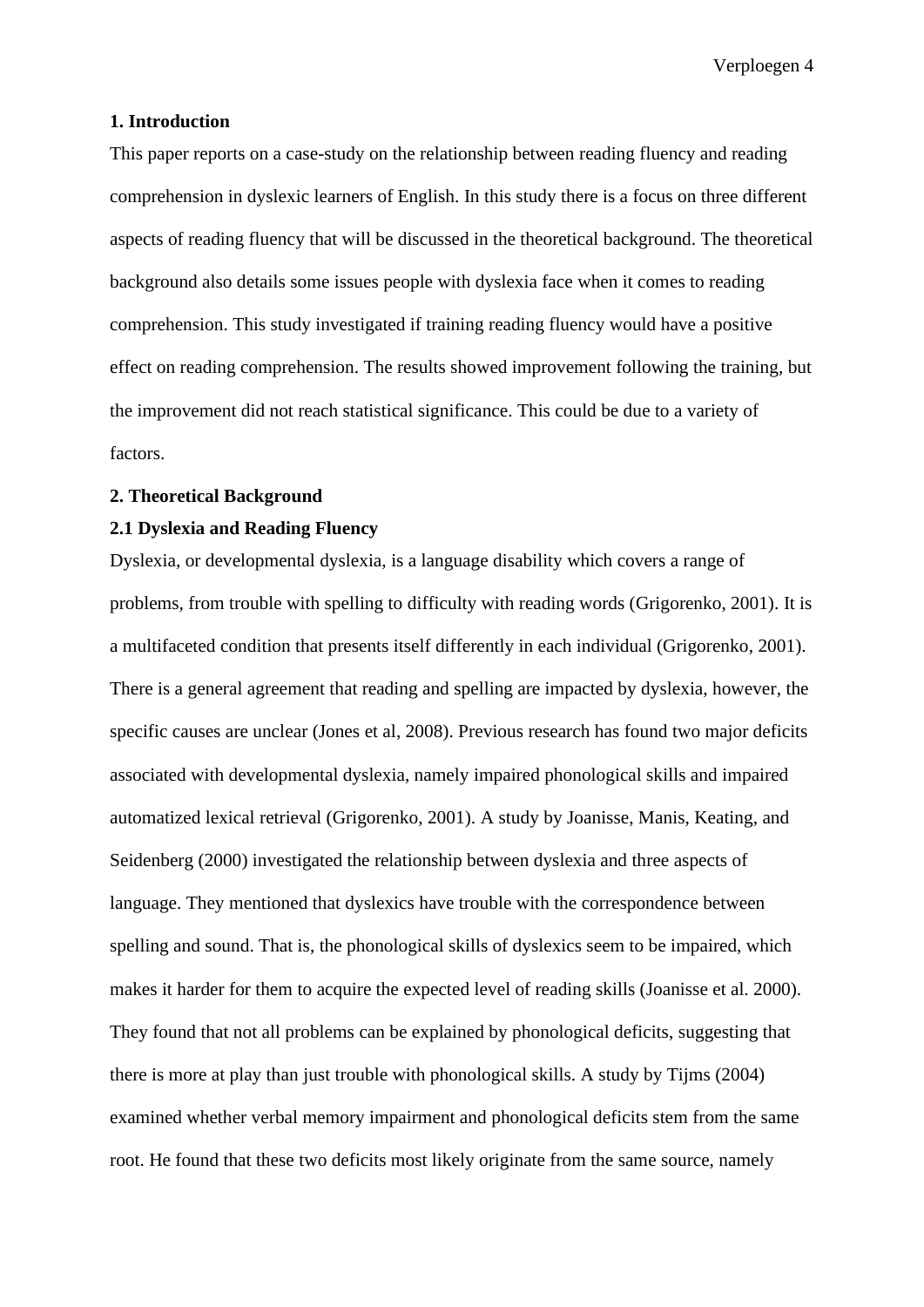dysfunctional decoding of speech sounds. Phonological deficits cause dyslexics to have trouble with mapping letters onto phonemes (Hawelka & Wimmer, 2005). Although the precise causes of dyslexia are still unknown, it is clear that people with dyslexia experience issues with reading as well as spelling.

The previous paragraph established that dyslexics have trouble with reading and spelling. Thus, their reading fluency is impaired by their dyslexia. Reading fluency is defined as the ability to read a text quickly and fluently. This demands good decoding skills and quick recognition of words. Fast and accurate decoding is impaired; Hawelka and Wimmer (2008) suggest that dyslexics might read words letter by letter, instead of as a whole. This explains a slower reading rate, which is the speed at which someone is reading. They found that reading rate was impaired when dyslexics were asked to identify a target digit among multiple items (Hawelka & Wimmer, 2008). A number of studies mentioned in Jones et al. (2008) suggest that "attentional, perceptual and retrieval processes are impaired in dyslexia." They note that dyslexics have trouble identifying targets, in this case words, if those targets are presented with multiple items (Jones et al, 2008). That is, dyslexics have more trouble identifying a target item if there are confounding items present, when compared to nondyslexics. Thus, the slower reading rate of dyslexics can be at least partially explained by troubles with decoding. Another aspect of reading that is affected by poor decoding skills is reading comprehension. Schwanenflugel, Hamilton, Kuhn, Wisenbaker and Stahl (2004) found that automatic decoding is important for reading prosodically, which has an effect on comprehension. People with dyslexia generally have trouble with decoding, which would lead to dyslexics being less proficient in prosodic reading. Their reading fluency would thus suffer from their dyslexia.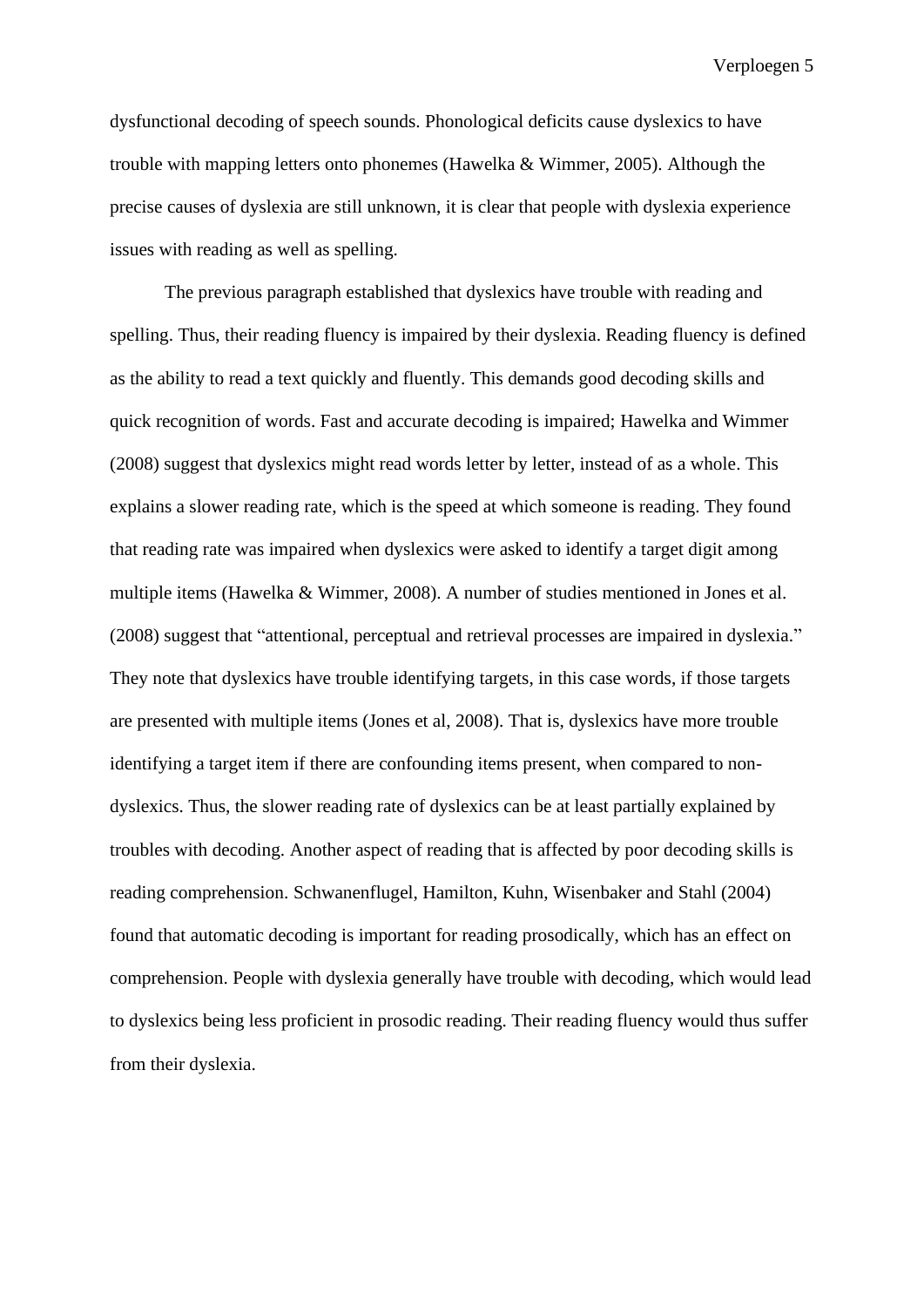### <span id="page-5-0"></span>**2.2 Reading Fluency, Prosody, and Comprehension**

Research has shown that reading fluency and reading comprehension are linked. Research by Veenendaal et al. (2016a) has shown a bidirectional relationship between reading fluency and reading comprehension. The higher level of reading fluency a student has, the better their reading comprehension is and vice versa. Klauda and Guthrie (2008) have also found a bidirectional relationship between reading fluency and reading comprehension. Furthermore, there seems to be a connection between reading comprehension and prosodic sensitivity. Whalley and Hansen (2006) found a positive connection between the two. Children with a higher level of prosodic skill performed better on a reading comprehension test (Whalley & Hansen, 2006). Additionally, prosody has an influence on reading fluency. Fluency was defined in this paper as the ability to read a text quickly and accurately. Although reading correctly can be done without the use of accurate prosody, this would make a text harder to understand for any listener or the speaker themselves. Wagner and Watson (2010) looked into a number of approaches to prosodic phrasing. One of the general understandings was that prosodic phrasing and syntax are linked. Therefore, prosodic phrasing is important to convey the rhythm of a text, to emphasise salient information, and to clarify the syntactic structure of a text (Wagner & Watson, 2010). This study will focus on prosodic phrasing, essentially the segmenting of a speech stream into chunks. These chunks make a text easier to comprehend than one continuous speech stream with no prosodic boundaries. Prosodic cues are instrumental in segmenting a speech stream into phrases and words.

There are a number of prosodic cues that are important in prosodic phrasing. These cues are final lengthening, pauses, and utterance final pitch. Dutch and English differ in how these cues are used to mark prosodic boundaries. Final lengthening is more evident in English than it is in Dutch, whereas pauses are more prevalent in Dutch as compared to English. Specifically, in English final lengthening and accentual lengthening are additive. Therefore, a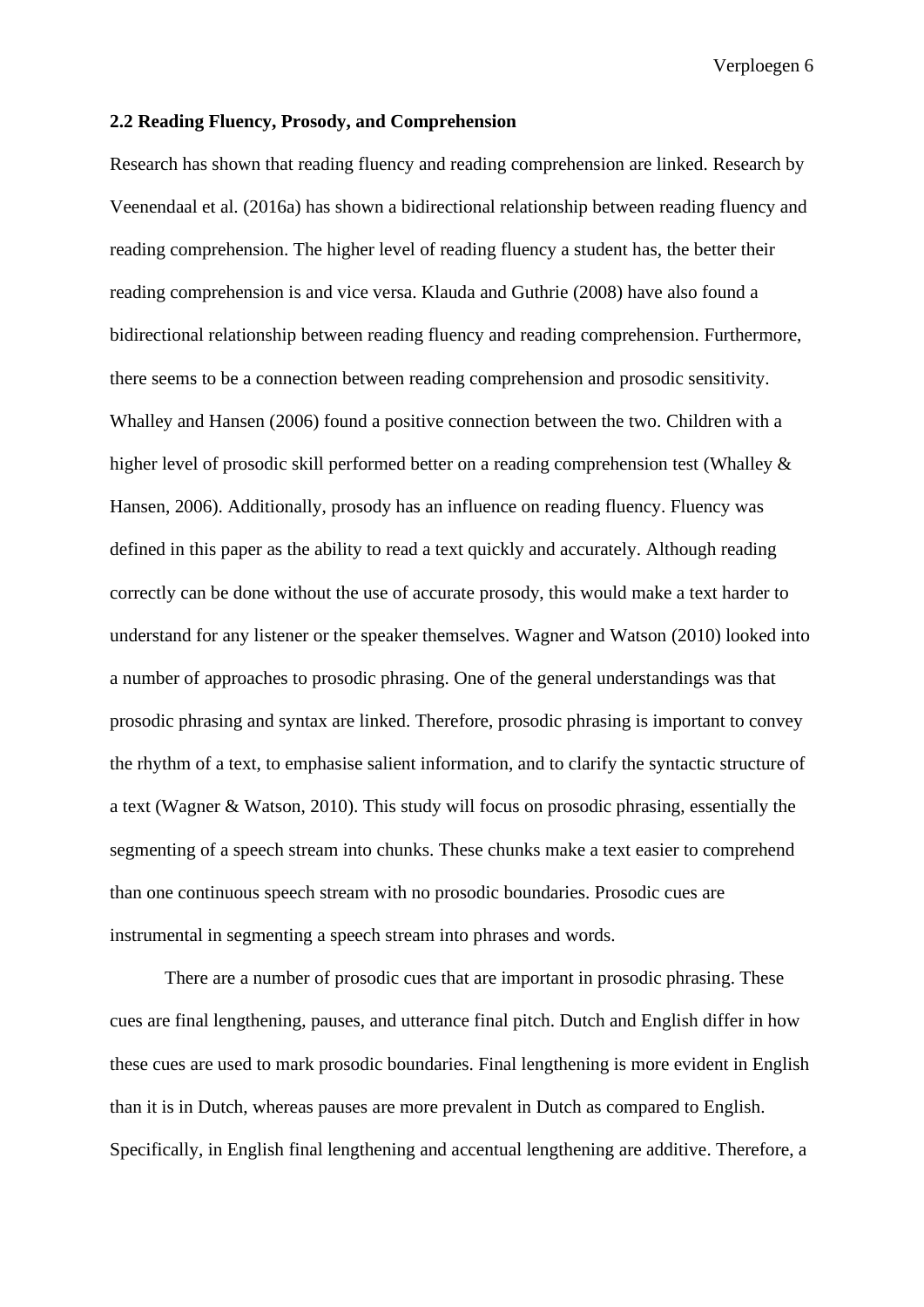phrase-final accented word can be lengthened for both being final and being accented (Cambier-Langeveld, 1999). In contrast, in Dutch they do not add up; a boundary-final accented word is only accented for being final. Pauses in Dutch are generally longer than in English, meaning that Dutch speakers tend to allow for more time to pass to chunk phrases accurately than English speakers would do. The pitch patterns that signal continuation or the end of an utterance are slightly different in English as compared to Dutch. Different pitch patterns signal different things. Chen (2007) looked into continuation intonation and pitch patterns. Participants in their experiment all gave preference to a high pitch to signal continuation. However, the precise pitch contour differs between languages. English speakers prefer to use a fall-rise contour but Dutch speakers show a preference for high rise contour (Chen, 2007).

### <span id="page-6-0"></span>**2.3 Effects of training on L2 reading**

Most training in L2 reading has been focused on reading strategies. These strategies have overall been successful in improving students' reading comprehension (Yapp, de Graaff & van den Bergh, 2017; Hartmann, 2020). Awareness of reading strategies thus seems to help students.

However, O'Conner, White and Swanson (2007) researched whether reading rate is an indicator of reading comprehension. They suggested that readers that have a fast-reading rate can focus more on comprehension, because they have stronger decoding abilities. Following this, they argue that improving reading rate can result in improved comprehension. They suggest that reading rate is mostly influenced by time spent reading as well as a focus on connected text. This study has shown that an improvement with reading lists of words did not necessarily mean an improvement in overall reading rate (O'Conner et al, 2007). They mentioned that a common treatment for slow reading rate is repeated reading. Doing this helped students improve their reading rate, as well as their recognition of words, thereby also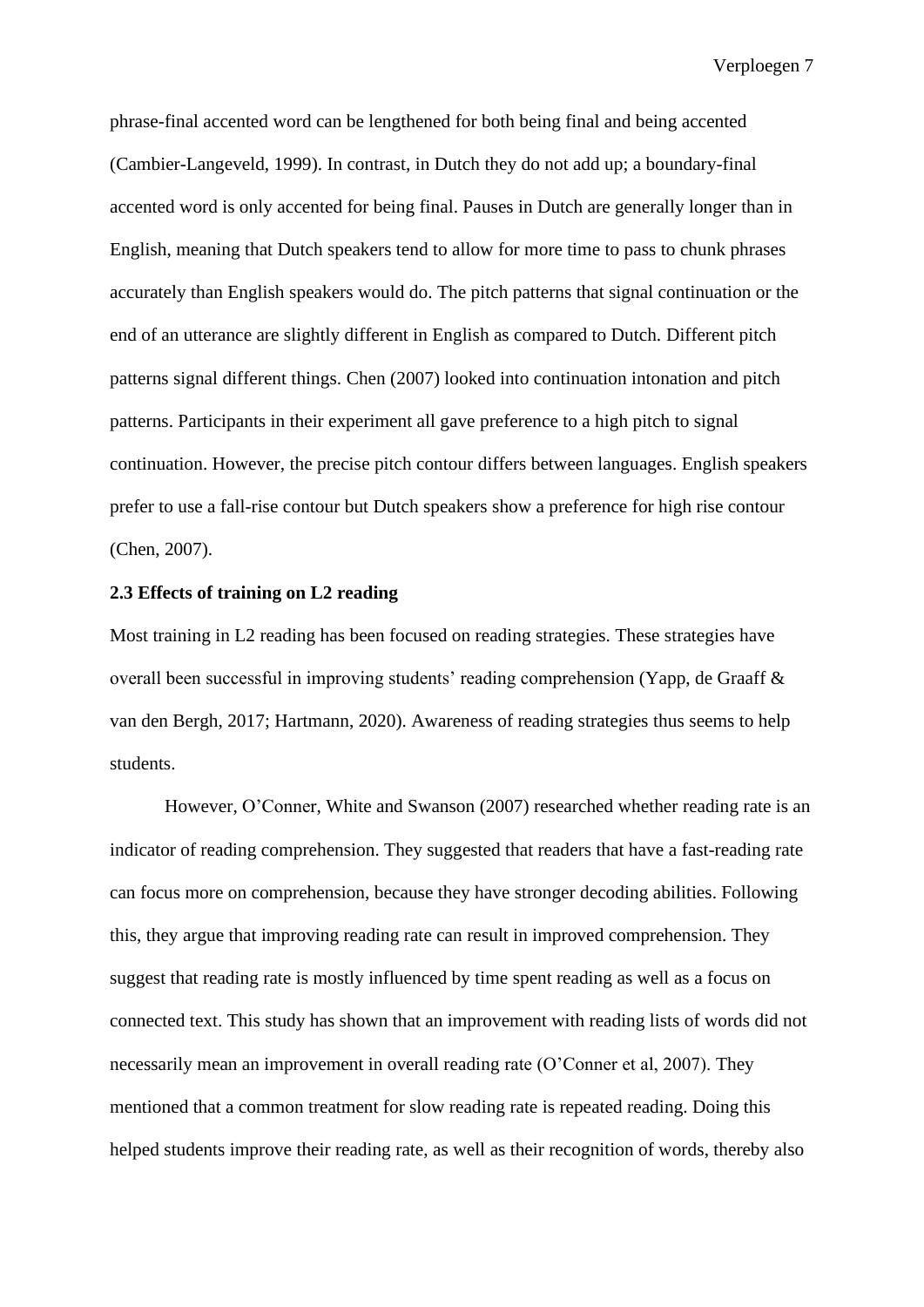targeting comprehension. The second option for improvement, suggested by O'Conner et al. (2007), is the reading of multiple, continuous texts. They mention that this is most closely related to the reading that 'good students' do outside of the classroom. Furthermore, reading different texts ensures more exposure to a wider range of vocabulary. Based on these aspects they researched which practice would help struggling readers the most. They found that both training options were beneficial to struggling readers, however they did not find a significant difference between the two intervention methods (O'Conner et al, 2007). Therefore, it can be assumed that there are significant effects of non-reading-strategies-based training on students' reading skills.

## <span id="page-7-0"></span>**3. Research Question**

Based on the various elements discussed in the Theoretical Background, we have formulated the research question as follows: Is there a positive effect of explicit training in prosodic phrasing in the reading-aloud context on the reading comprehension of Dutch learners of English with dyslexia?

## <span id="page-7-1"></span>**4. Hypothesis**

Previous research has shown that reading fluency and reading comprehension influence each other. A study by Soriano et al. (2011) investigated whether training in reading fluency could help students with reading disabilities in Spanish. They found that although reading fluency could be improved through training, this did not necessarily influence reading comprehension (Soriano et al. 2011). Effects of reading fluency on reading comprehension, however, have been reported by considerable research (Schwanenflugel et al. 2004; Klauda & Guthrie, 2008; Veenendaal et al, 2016a). Therefore, training reading fluency might positively impact the participant's reading comprehension in this study. Consequently, the hypothesis is that targeting prosodic phrasing in reading fluency with training will have a positive impact on the reading comprehension of Dutch learners of English with dyslexia.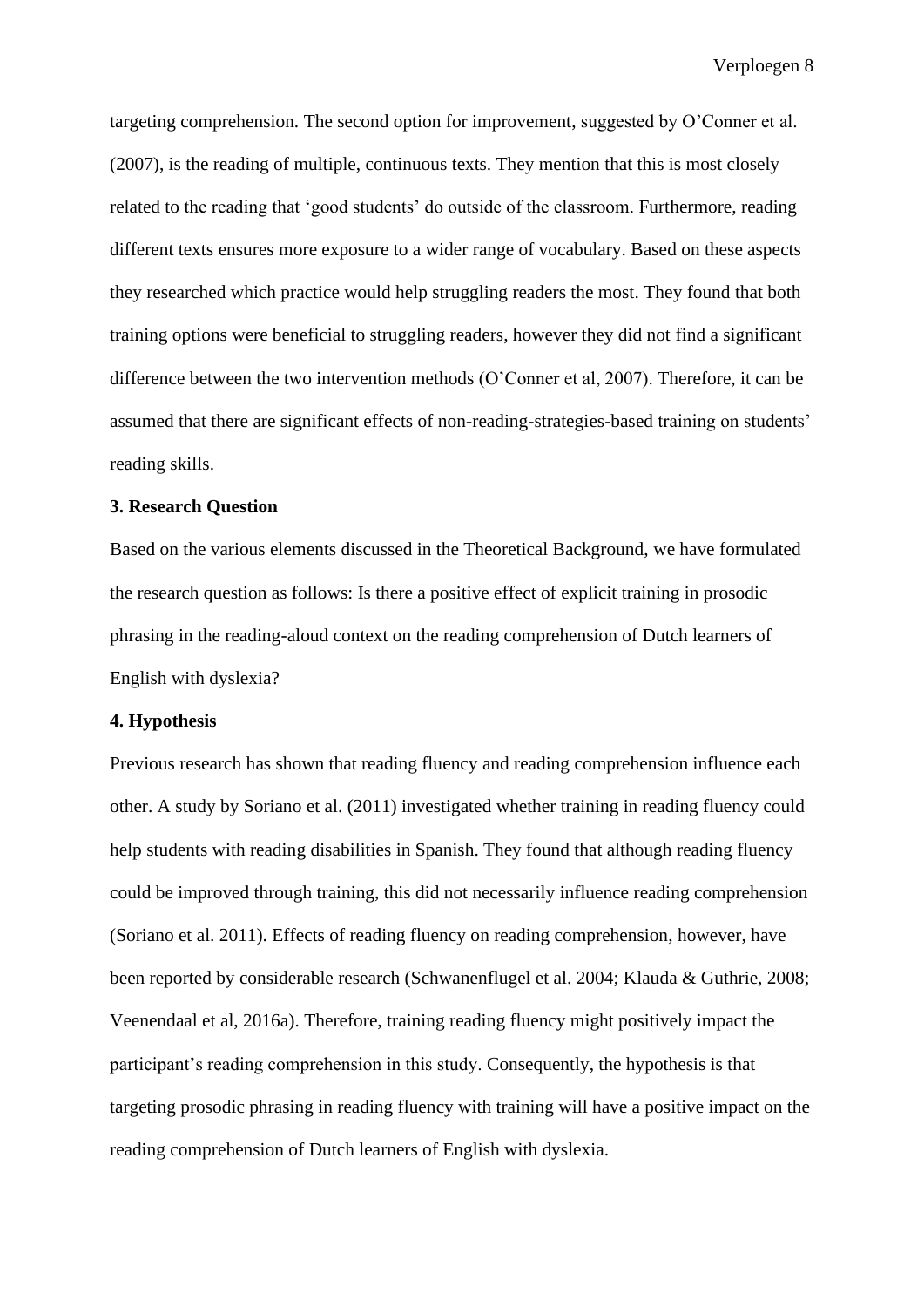### <span id="page-8-0"></span>**5. Methodology**

### <span id="page-8-1"></span>**5.1 Why a case study**

A case study was chosen, due to the Covid-19 pandemic. This thesis project started during the very first lockdown, therefore, it was hard to find participants. The fact that this took place in the early stages of the pandemic meant that online research and assessment methods were not yet well developed. Therefore, we chose to do a case study with a participant the author was familiar with.

### <span id="page-8-2"></span>**5.2 Research design**

A double pre-test, training, post-test design was used to test the hypothesis. In using this testing method, the difference in improvement between the two pre-tests and the difference between the second pre-test and the post-test can be compared in order to determine whether the training was effective. If the improvement between the second pre-test and the post-test is bigger than the improvement between the two pre-tests this could be taken evidence for an effect of training. The experiment timeline is detailed below.

#### *Experiment timeline*

| Week 1   |
|----------|
| Week 2   |
| Week 2.5 |
| Week 3   |
|          |

The three different tests were taken a week apart. Halfway between the second pre-test and the post-test the training was given.

### <span id="page-8-3"></span>**5.3 Participant**

The participant was a female native speaker of Dutch diagnosed with dyslexia and was 19 years old at the time of testing. She was diagnosed when she was eleven years old. She was a second-year math student of the graduate school of teaching at the HAN (Hogeschool Arnhem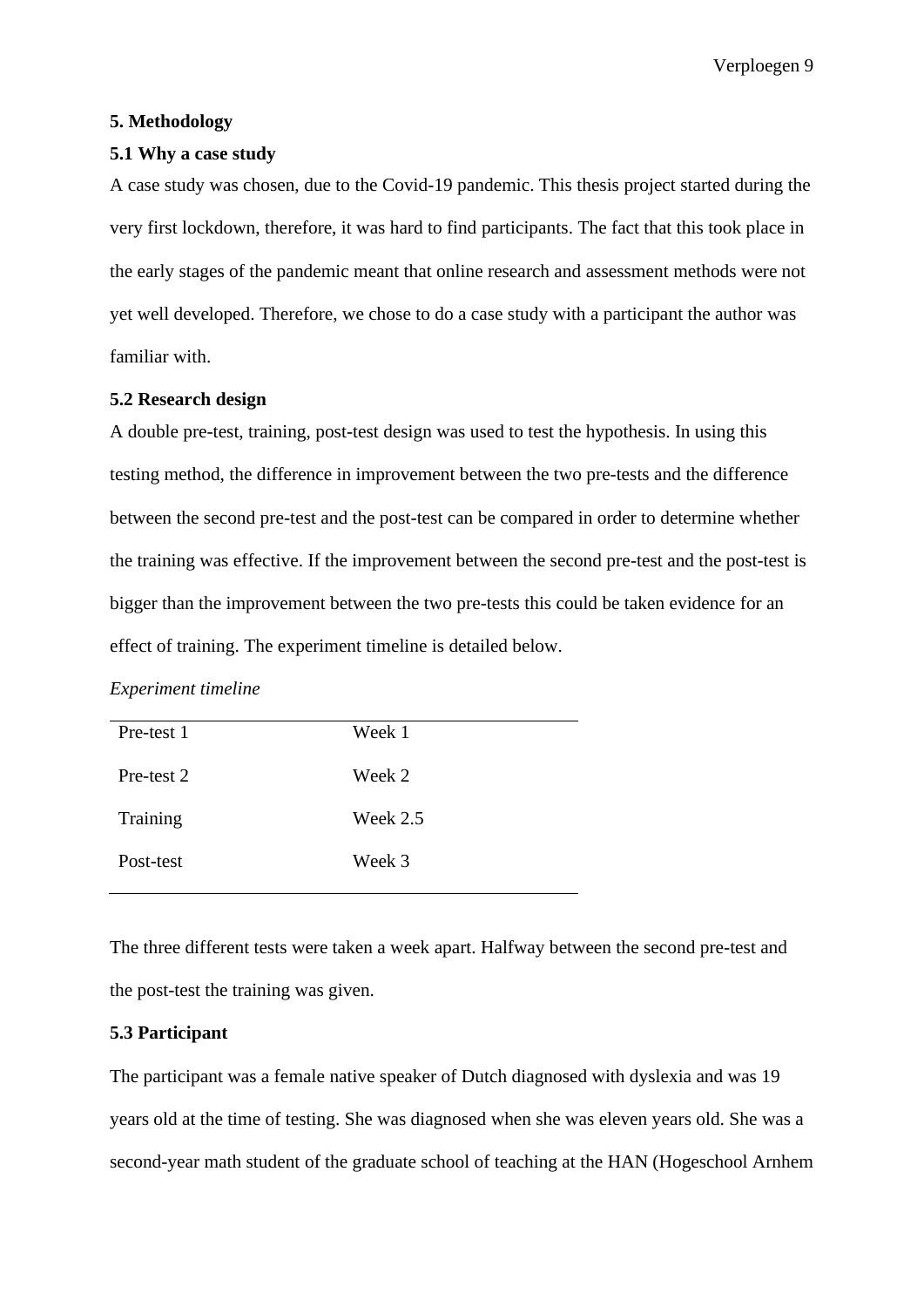Nijmegen). She had five years of formal English education between the age of 11 and 17 and has received her current education in Dutch. She rarely reads in English, but she does consume a reasonable amount of English media.

## <span id="page-9-0"></span>**5.4 Materials**

### <span id="page-9-1"></span>*5.4.1 Cambridge Advanced English reading test*

The participant was tested with two pre-tests followed by a training and a post-test. The tests included five different texts. In order to ensure comparability, the Cambridge Advanced English Reading comprehension tests (Engexam.info) were used. These tests are designed to have an equal degree of difficulty each year even though they are lexically different. Different texts were taken from six different years and mixed to form the three tests. This was done by taking the first text from three different years and then moving the second and third text of that year to a different test-moment. So, the second text of the first year was moved to the second pre-test, and the third text was moved to the post-test. There were five texts in each test, the second and third text, and the fourth and fifth text had the same structure.

In this study only the standardised cloze tests were used. The cloze tests were chosen because they are standardised and for each question there is one correct answer. Therefore, there can be no bias in the assessment. This approach is different from more typically used methods to test reading comprehension, which are, for example, asking participants questions about the content of the text or asking them to determine in which part of a text a certain statement is made (Wolf, 1993). These tests are very time consuming and thus they are not the best choice in all contexts. Some researchers investigated using cloze tests as a faster and still accurate way of assessing reading comprehension. A study by Wolf (1993) looked into different types of reading comprehension tasks. She found that cloze tasks can indeed be used to test reading comprehension. She mentioned that it might be especially useful for students of a foreign language, who may not have the competence to articulate what they gathered from a text (Wolf, 1993). Another study by Gellert and Elbro (2013) showed that cloze tests can be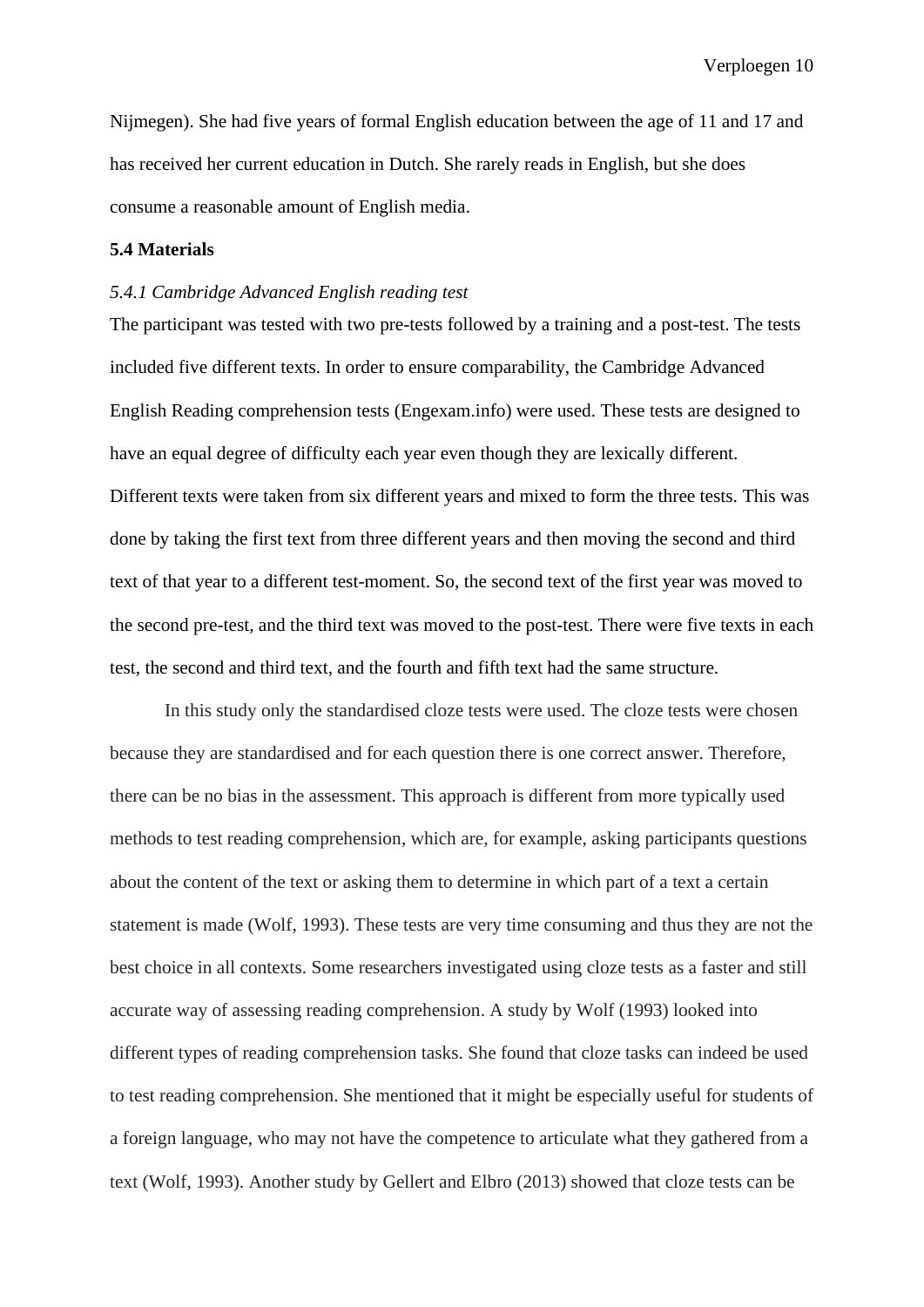used to test reading comprehension, however the design of such a test is very important. Shanahan, Kamil and Tobin (1982) found that cloze tests can be used to test reading comprehension, however their results showed that these tests are less effective for intersentential comprehension. Gellert and Elbro (2013) argued that an important factor in doing cloze tests is decoding ability. As discussed earlier, decoding is also essential when it comes to understanding what a test is trying to convey. In combination with the results from Wolf (1993) this information suggests that cloze tests, if designed properly, can be effectively used to gather a measure of reading comprehension especially for learners of a foreign language, in this case English.

## <span id="page-10-0"></span>*5.4.2 Training materials*

Explicit instruction was given that highlighted the differences between English and Dutch in pitch contours for continuation, final lengthening, and pauses. During the training, each different element was briefly highlighted. Before the training started, the participant was asked to read out the practice sentences. After the instruction was given, the participant was asked to read these sentences again. Following each reading, the researcher gave notes on pronunciation and the different prosodic cues that were discussed. The PowerPoint used in the training can be found in Appendix A. The training was done in Dutch, because the participant is most comfortable with this language. This ensured that the instructions would not be misunderstood due to a language barrier.

### <span id="page-10-1"></span>**5.5 Procedure**

This study followed a double pre-test, single post-test design. The tests were made up from different texts from the CAE reading and use of English test, examples of the texts can be found in Appendix B. The participant completed these tests in the same room for each testing moment, to ensure that the conditions were as similar as possible. Before the first pre-test the participant was asked to read out a selected short story, namely "The North Wind and the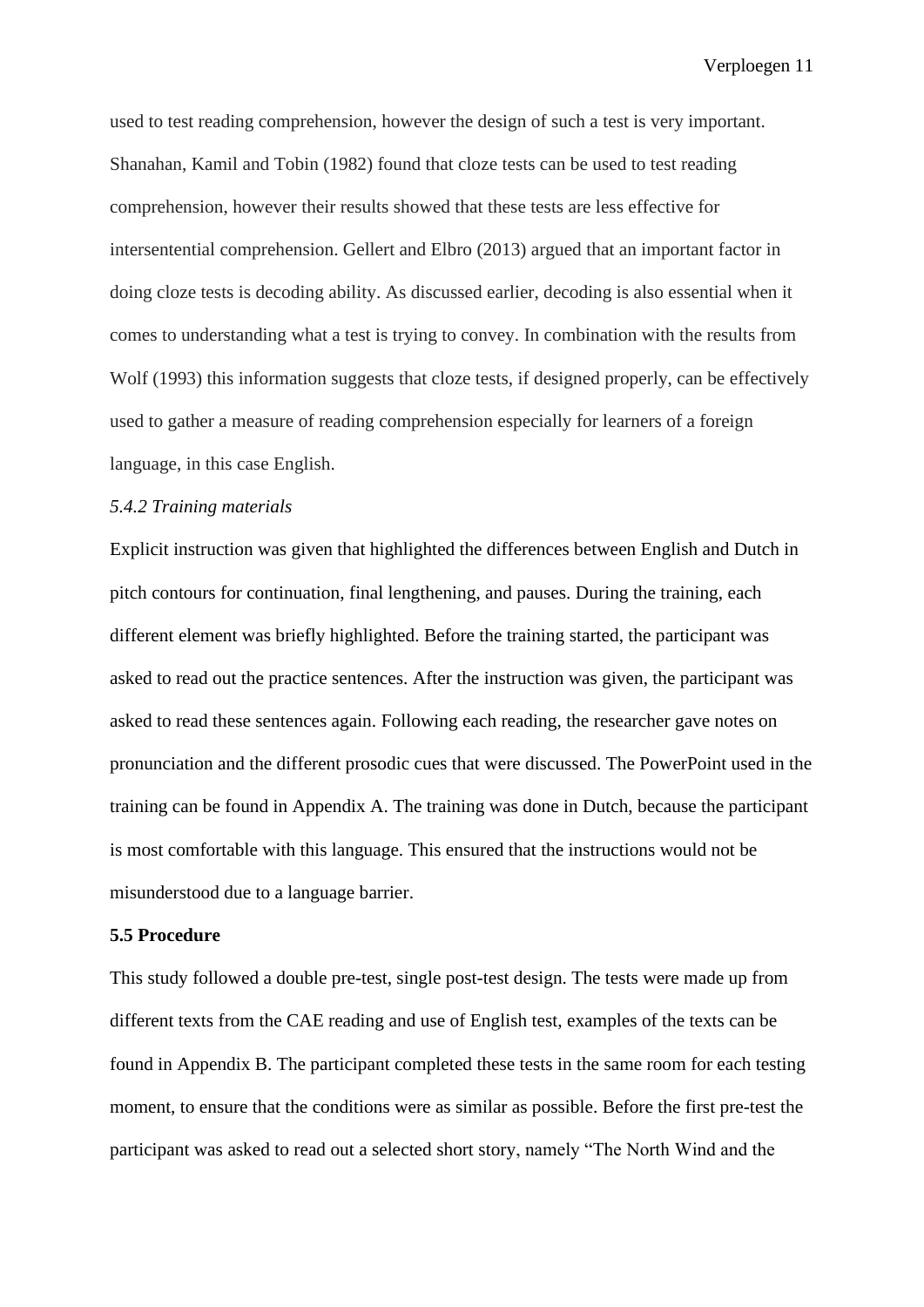Sun". This was done to establish a baseline for reading fluency. If an improvement in reading comprehension was found this could hopefully have been traced back to an improvement in reading fluency.

During the training, the participant received explicit instruction on different aspects of prosody that facilitate reading fluency, which took approximately ten minutes. This included pitch patterns for pauses or continuations, final lengthening, and questions. A number of sentences were used to further illustrate the difference.

The instruction was followed by a practise session. The participant was asked to read out a number of practice sentences, which included the discussed aspects. Below are some examples of practice sentences. All three cues were included in the practice sentences; therefore the sentences were made up of two clauses. The two clauses ensured a pause in the sentence at the place of the comma. The pitch cue is present at the end of the first clause. Final lengthening was found at the end of the sentence.

- A ship in the harbour is safe, but that is not what a ship is for.
- She wanted to go to the store, unfortunately it was closed.

The participant was asked to read these sentences once before the training, and three times after the training. The training was recorded.

### <span id="page-11-0"></span>**5.6 Statistical analysis and Results**

In the following tables the descriptive statistics are given. Table 1 gives the number of correct answers per type of text. Correct words that were misspelled were counted as correct, because the focus was on comprehension and not spelling. Since texts one through five are structured the same for each testing moment, these scores were directly used to run the analysis.

*Table 1: Number of correct answers per type of text for each test moment.*

| Text type  |  |  |  |
|------------|--|--|--|
| Pre-test 1 |  |  |  |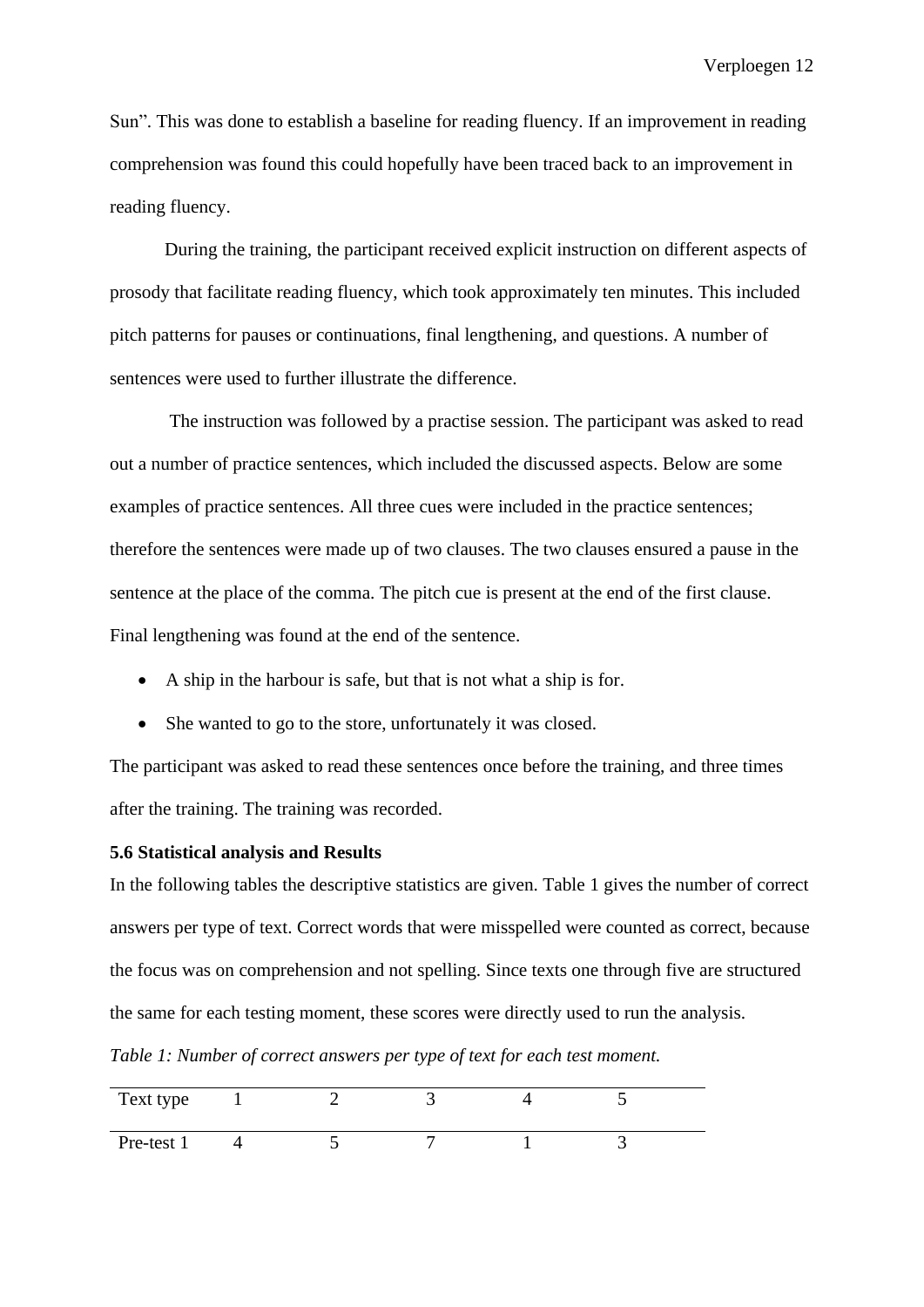| Pre-test 2 |  |  |  |
|------------|--|--|--|
| Post-test  |  |  |  |

Table 2 details the mean results and standard deviation per testing moment. The mean score was higher for each testing moment.

*Table 2: Mean results and standard deviation per testing moment*

| Test       | Mean $(SD)$ |
|------------|-------------|
| Pre-test 1 | 4.0(2.23)   |
| Pre-test 2 | 4.6(1.82)   |
| Post-test  | 5.2(.84)    |

A paired t-test<sup>1</sup> was done between the two pre-tests and between the second pre-test and the post-test. There was no significant difference between the two pre-tests ( $t = -0.89$ ,  $p=$ .43) and the second pre-test and the post-test (t = -.89,  $p=$ .43). Although the participant's scores did improve between the three different testing moments, the improvement between the two pre-tests and between the second pre-test and the post-test did not reach statistical significance.

There was no significant difference between the different tests, therefore the recordings were not further analysed to determine changes in reading fluency.

### <span id="page-12-0"></span>**6. Discussion**

The goal of this case study was to determine whether training in reading fluency would have a positive influence on reading comprehension in Dutch learners of English with dyslexia. We used a double pre-test, single post-test structure to test reading comprehension. All tests were

<sup>&</sup>lt;sup>1</sup> Strictly speaking a paired t-test could not be used. However, due to the standardised nature of the Cambridge assessment, different test types from different years of testing should be comparable. However, to have more data points it was decided to use a paired t-test.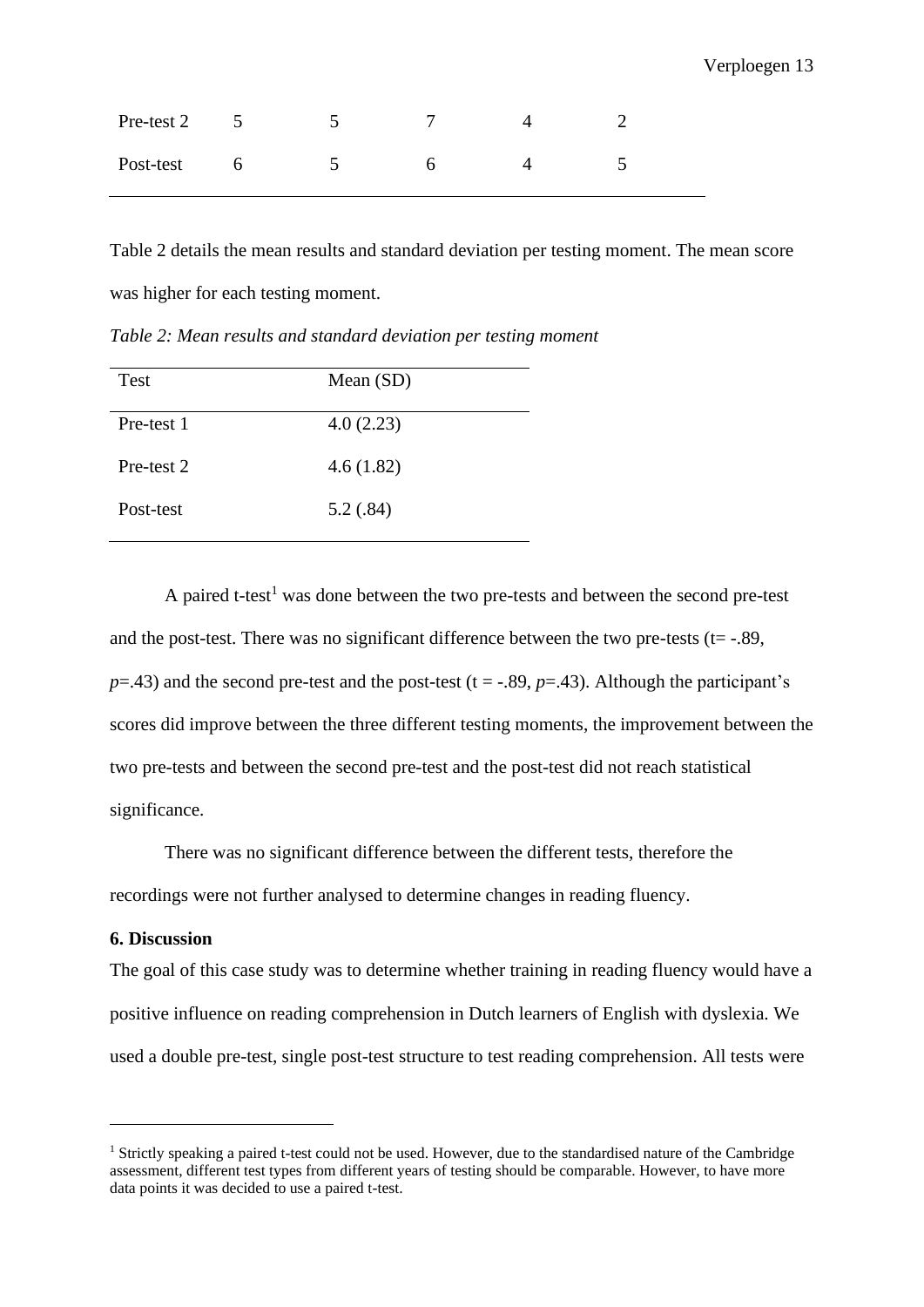a week apart and the reading fluency training was given in the week between the second pretest and the post-test. The results show that the participant did not significantly improve, although the mean reading comprehension scores did improve from one test moment to the next. The lack of significant results makes it impossible to determine if there was an effect of reading fluency. Furthermore, there might have been many confounding factors that could have influenced the participant's results. For example, it has been shown that previous knowledge of a topic is useful when making reading comprehension tasks (Adams & Bruce, 1982). Given the fact that these tests were done using a cloze test it is possible that the participant performed better on the tests of topics she was more familiar with.

Although there were no significant differences found in this study, this does not mean that the training was useless or that reading fluency is not an important factor in reading comprehension. The aspects that were discussed in the theoretical background, such as chunking, can still be important. This is a factor that is essential to comprehension, because the brain needs to segment sentences into meaningful parts to understand what a text is trying to say. The aspects that were used in the training mainly focused on this chunking. However, it might be possible that the participant needed more training of the kind in our study to benefit from it in reading comprehension. Although she mentioned that she paid more attention to the way she uttered the sentences, it was still very much a conscious decision. It may be speculated that explicit prosodic instruction might only show positive results when the strategies to ensure chunking can be used automatically. Automatization is seen as a key point that must be reached in language learning to achieve a high proficiency. In other words, a learner of English would have to no longer be consciously paying attention to their prosody when reading.

### <span id="page-13-0"></span>**7. Limitations**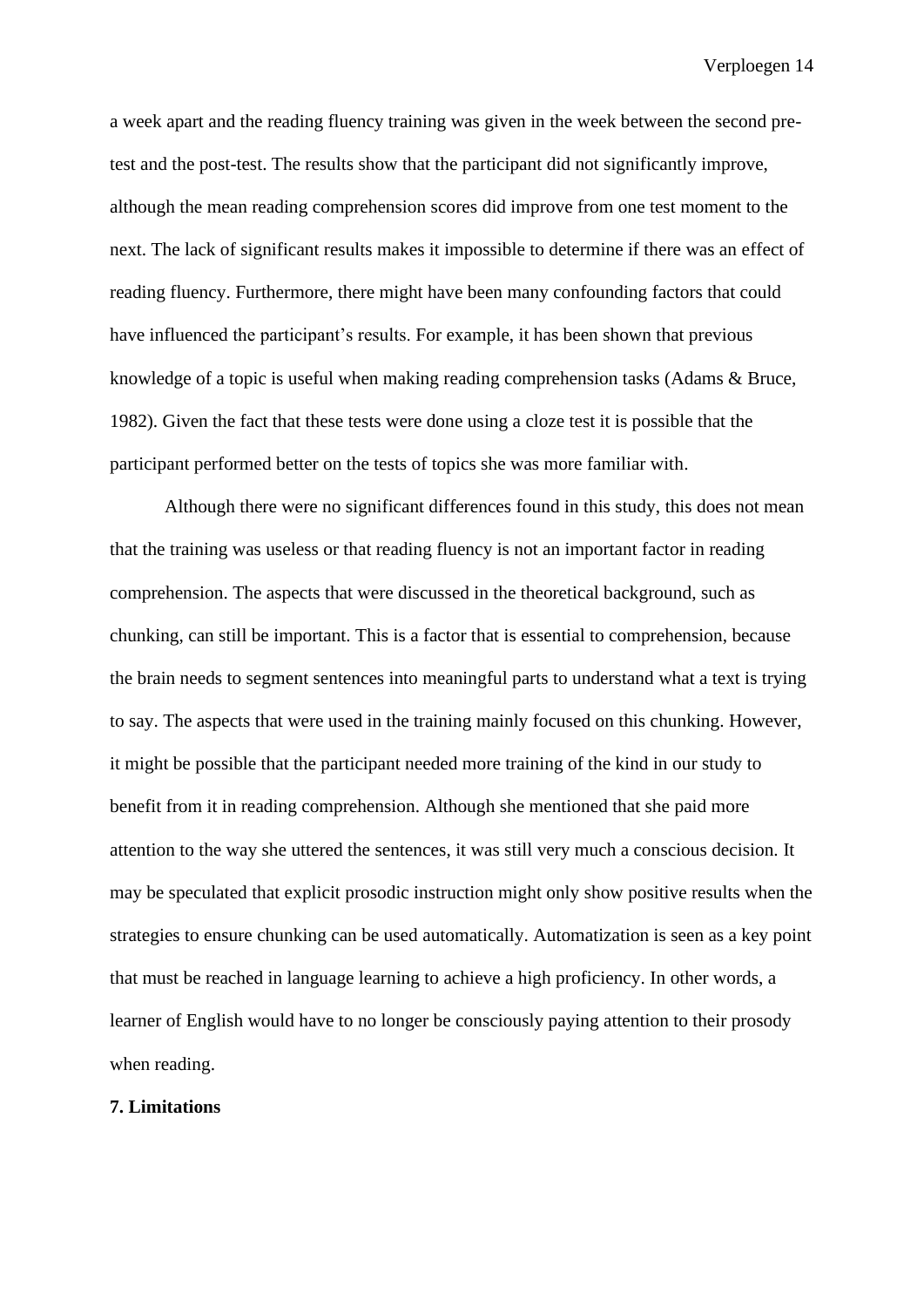There are several limitations in this study, which will be discussed in different paragraphs. These limitations are sample size, training procedure, the sensitivity of the cloze test, and the quality of the texts used in these cloze tests.

The first limitation to be discussed is the limited sample size. Due to Covid-19 this study was a case study with only one participant. This means the dataset was rather limited, making it difficult to generalise the results to other Dutch learners of English with dyslexia. Additionally, any interfering effects are much more likely to influence the data. For example, the participant mentioned that she found some texts a lot easier to understand than others in spite of the fact that the texts were supposed to be comparable in complexity. This might have been due to previous knowledge about the topics discussed in the text. It has been shown that previous knowledge can significantly influence the knowledge a learner gathers from a text (Adam & Bruce, 1982). In order to have more data points, the scores from all different texts were used as separate data points. Although this increased the number of data points, it also allowed for differences in previous knowledge to be more important. Furthermore, the participant had not done a reading comprehension text since finishing secondary school. Therefore, readjusting to these types of tests might have influenced her performance. All of these factors are of increased importance due to the limited sample size.

The second limitation concerns the training procedure. The participant mentioned a few things which she found hard to do in the training. First of all, she mentioned that she found it hard to apply some of the notes that were given. All of the sentences were supposed to be seen as complete utterances. Therefore, certain prosodic cues were necessary. However, the participant read out the sentences in a more continuous manner. She thus made little use of some prosodic cues in the first few sentences and only used utterance final cues in the last sentence. It was harder for her to use the prosodic pattern necessary for expressing continuation in all practice sentences except for the last one. It was also hard for her to fully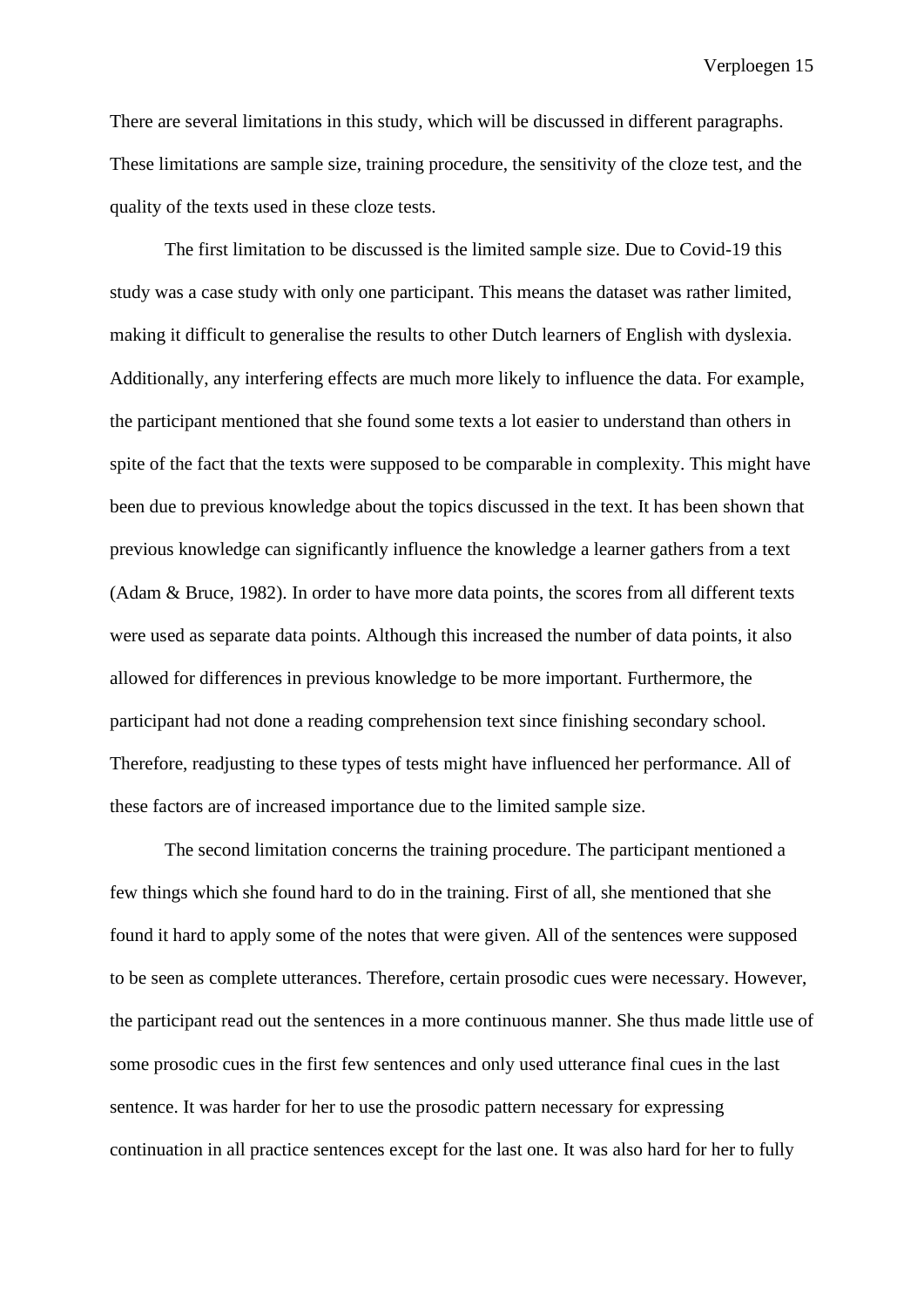understand what she had to change, partly because she could not accurately hear what mistakes she made. It could have been useful if the participant had been able to listen to her own recordings and could have changed her prosodic pattern accordingly. Another improvement that could have been made to the training was for the participant to be able to listen to a native speaker of English. It is quite difficult to implement a prosodic pattern if one has never heard it before. Combining both native speaker recordings and the participant's own recordings would have made it clearer where she could improve. Additionally, the training was quite short, with half of the time spent on metalinguistic facts and half of the time on practice and was only done once. It would be more beneficial to learners if a longer training session with more time for practice and including longer texts as practice materials was done. Moreover, multiple training sessions over a longer period of time would have been more useful.

Another limitation is the use of the cloze test instead of a traditional reading comprehension test. Although these tests can be used to assess reading comprehension, they might not have been sensitive enough to determine if there was an improvement in comprehension. A cloze test has to be very carefully designed to ensure usefulness in testing reading comprehension. They have to be at a high enough level that the participant must understand the meaning of the text to fill in the blanks. The cloze tests used in this study were taken from the Cambridge Assessment of English exams. Although these tests are valued highly, this specific part of the Reading Comprehension and Use of English test was more focused on use of English instead of comprehension. This part still tested comprehension, but was not fully designed for this. Therefore, these texts might not have been sensitive enough to test any potential improvement in comprehension. Additionally, the second and third text as well as the fourth and fifth texts in each test were similarly structured. Therefore, it was difficult to determine which of the texts should be compared. Moreover, these texts tested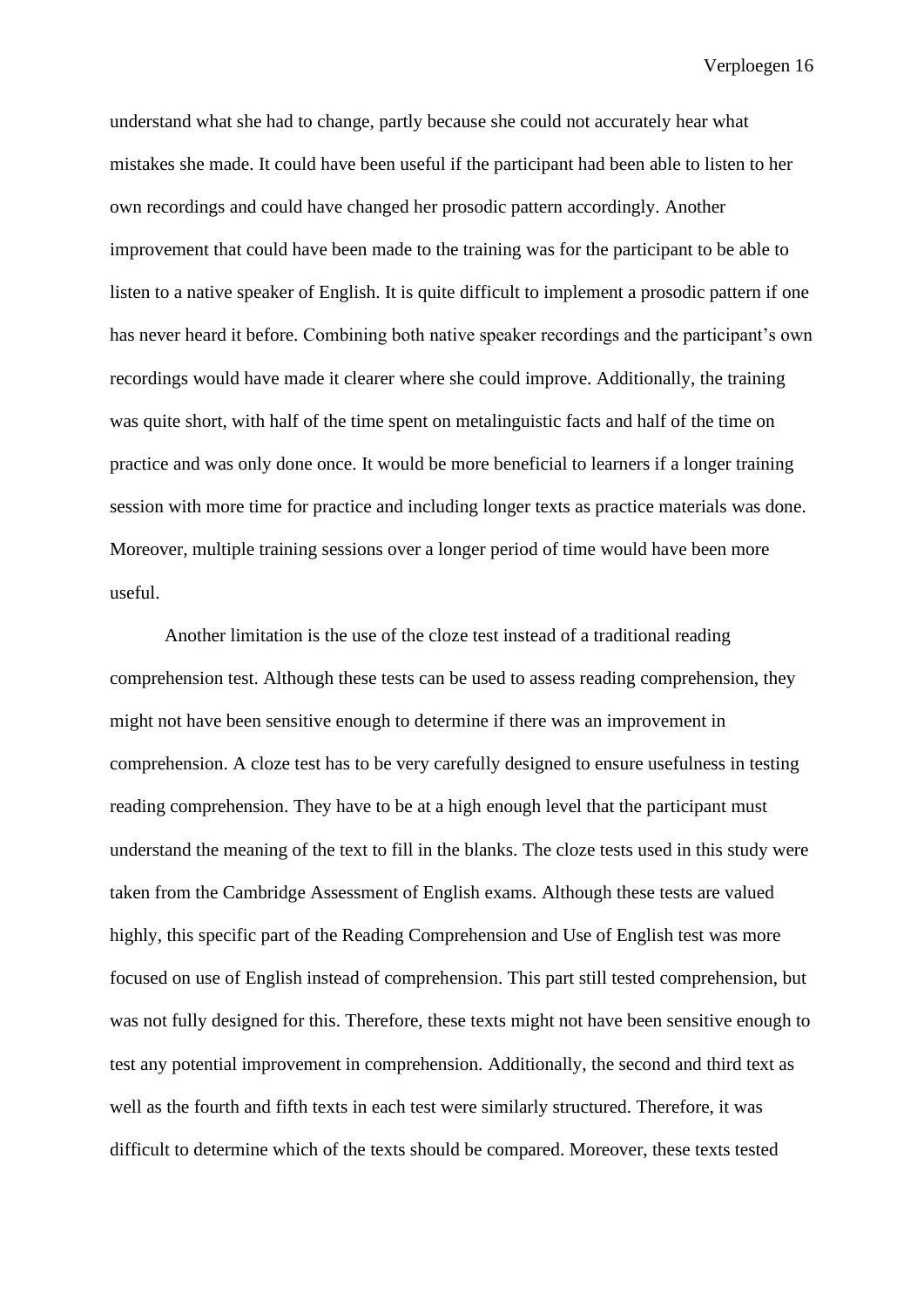virtually the same thing, although they were all about different topics. It might have been more useful to have more variety in the texts, as well as more carefully designed texts suitable for testing reading comprehension. Participants might be better at some texts or tests than others, so including more variety would even out the playing field. Furthermore, as discussed by Gellert and Elbro (2013) the design of a cloze test for reading comprehension is very important.

#### <span id="page-16-0"></span>**8. Further Research**

In the limitations section, several different aspects were discussed. These limitations also provide suggestions for further research. One of the most obvious suggestions would be to include more participants. This would ensure that results could be more easily generalised to the wider population. It would ensure that small differences in a participant's existing knowledge could not influence the data as much as it could have done in this case-study.

Furthermore, it was mentioned that the training was quite short. Further research might look into using a training program where participants are trained in prosody over an extended period of time. For example, a training program that would take place over a couple of weeks. This would open up more possibilities for a built up in the theory and practice during the sessions. For example, the first training sessions could explain the theory behind using accurate prosody, as well as focus on listening to native speaker examples. Later sessions could have a more practical approach where participants could practice their prosodic reading with feedback from an instructor. The training sessions themselves could also benefit from being longer. This would ensure that enough time is given to both the instructional and practical part of the training. The session in this study was quite short and was split equally between explicit instruction and practice. If participants would have more time to practice, this might prove to be more beneficial. There might be some difficulties in implementing some of these aspects. Although participants could listen to themselves on recordings, to the untrained ear it might be very challenging to pick up on subtle prosodic cues. Research would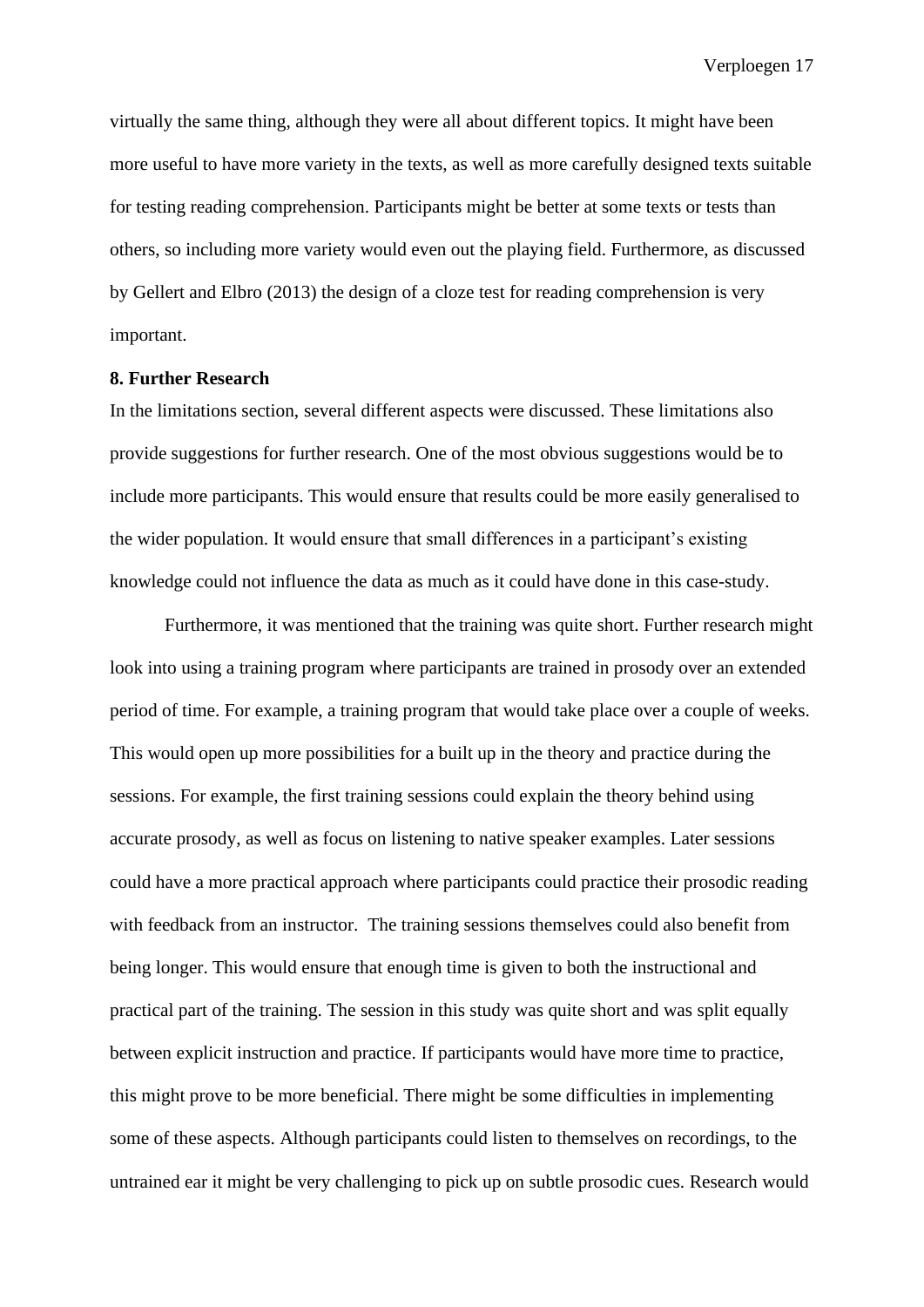presumably be done with participants that do not have a linguistic background. Training should be adapted to ensure the greatest benefit for learners of English. It would be interesting to research multiple intervention methods to determine which would be most effective.

Further research on this topic might also benefit from different assessment methods. Cloze tests can be useful; however, the design is very important. Although the cloze tests used were known to be of high quality, they were not specifically designed to test comprehension. They should have been specifically adapted to the level of English of the participant. A cloze test also allows for very little nuance. Some options to be considered are traditional reading comprehension tests or interviews where participants are given the opportunity to articulate what they understood about the text. Traditional reading comprehension tests might be more sensitive to slight improvements in comprehension. There are many different comprehension tests, and it might be useful to compare which would be most effective to use in this specific field of study. For example, testing methods that use multiple choice are less nuanced than tests that require participants to formulate their own answer. However, they might be easier to implement with learners of English that have not reached a sufficient level of proficiency to articulate their own answers. The same problem holds for using interviews where participants detail what they understood about a text. This might not be suitable for participants at the start of their learning process. It would be interesting to compare different testing methods and their sensitivity to accurately determine improvement in comprehension. The sensitivity of testing is an essential part of determining the effectiveness of an intervention program and should definitely be taken into account when considering further research.

## <span id="page-17-0"></span>**9. Conclusion**

This study investigated the following research question: Is there a positive effect of explicit training in prosodic phrasing on the reading comprehension of Dutch learners of English with dyslexia? To answer this question, a training-study with a female participant was conducted. Our results showed no significant improvement after training. However, it would still be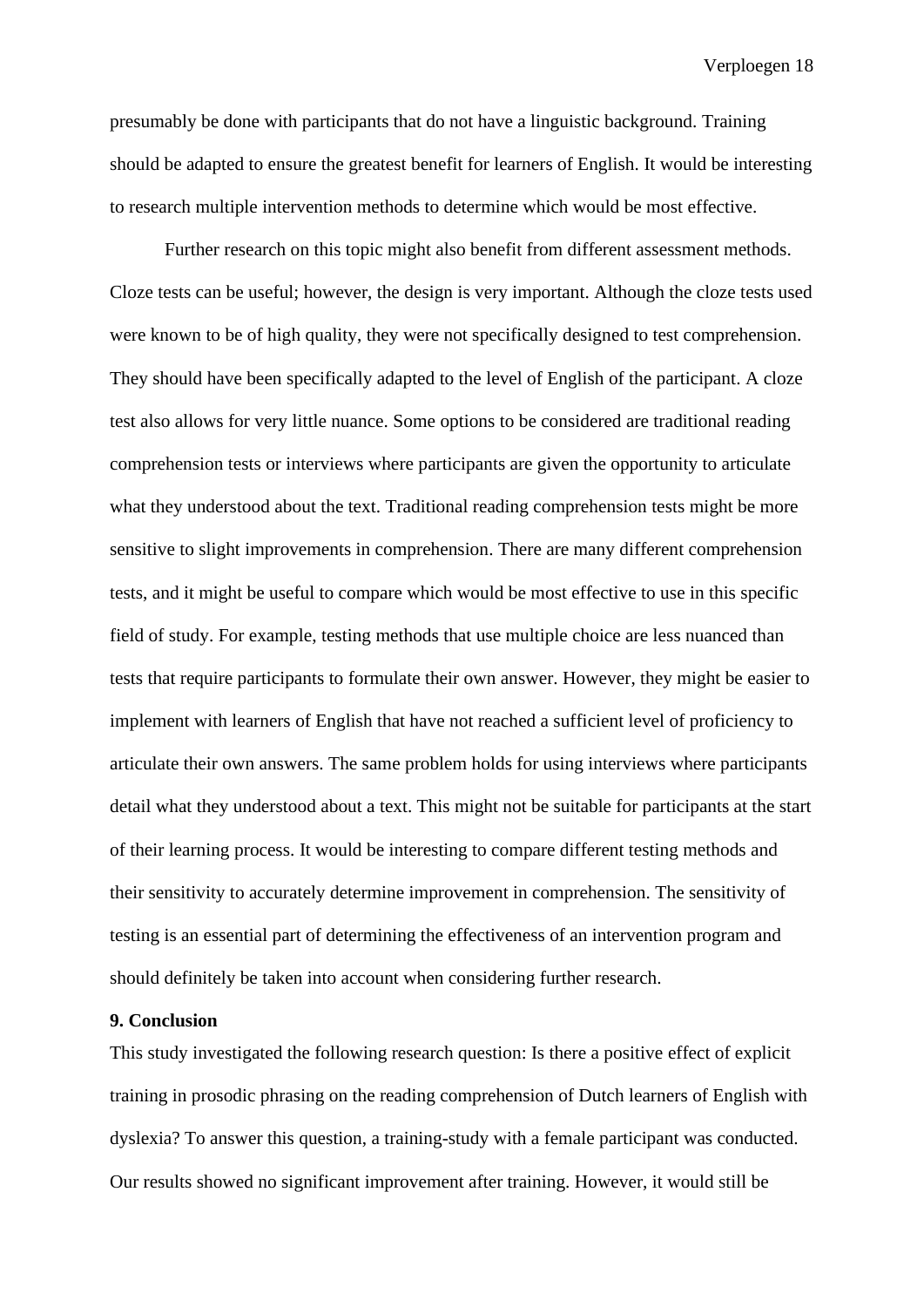worthwhile to further investigate this topic. Finding out whether training reading fluency can benefit the reading comprehension of learners of English, with or without dyslexia, would be very useful. Further research can also further our understanding of the link between reading fluency and comprehension. This line of research may also have useful implications for educational practices. In the Dutch education system, very little attention is given to reading out loud. Students sometimes have to do oral exams or presentations, but they have very little practice in reading out loud. If more training in reading out loud could improve reading fluency in learners of English and in turn their reading comprehension, students should do more reading-loud training with special attention to prosody.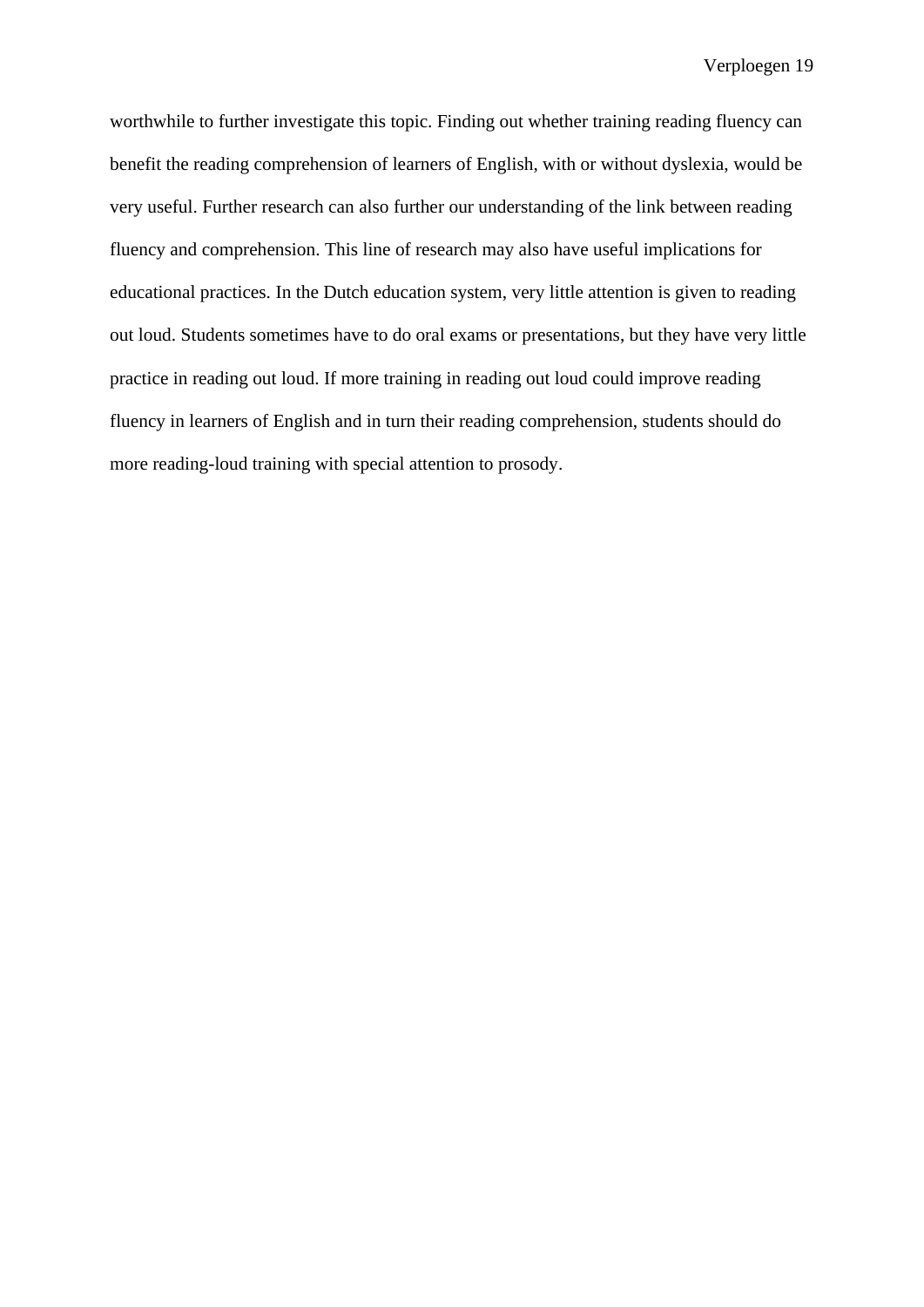### <span id="page-19-0"></span>**References**

- Adams, M., & Bruce, B. (1982). Background knowledge and reading comprehension. Reader meets author: Bridging the gap, 13, 2-25.
- Cambier-Langeveld, T. (1999). The interaction between final lengthening and accentual lengthening: Dutch versus English. Linguistics in the Netherlands, 16(1), 13-25.
- Chen, A. (2007). Language-specificity in the perception of continuation intonation. In C. Gussenhoven and T. Riad (eds.) Tones and Tunes II: Phonetic and behavioural studies in word and sentence prosody (pp.107–142). Berlin: Mouton de Gruyter. In Phonetics and Phonology. Series editor: Aditi Lahiri.
- Gellert, A. S., & Elbro, C. (2013). Cloze tests may be quick, but are they dirty? Development and preliminary validation of a cloze test of reading comprehension. *Journal of Psychoeducational Assessment*, *31*(1), 16-28.
- Grigorenko, E. L. (2001). Developmental dyslexia: An update on genes, brains, and environments. *The Journal of Child Psychology and Psychiatry and Allied Disciplines*, *42*(1), 91-125.
- Hartmann, A. R. (2020). Visualise a strategy: The effect of explicit reading strategy instruction on Dutch secondary school pupils' reading comprehension (Master's thesis).
- Hawelka, S., & Wimmer, H. (2005). Impaired visual processing of multi-element arrays is associated with increased number of eye movements in dyslexic reading. Vision research, 45(7), 855-863.
- Holliman, A. J., Wood, C., & Sheehy, K. (2012). A cross-sectional study of prosodic sensitivity and reading difficulties. Journal of Research in Reading, 35(1), 32–48
- Jones, M. W., Obregón, M., Kelly, M. L., & Branigan, H. P. (2008). Elucidating the component processes involved in dyslexic and non-dyslexic reading fluency: An eyetracking study. Cognition, 109(3), 389-407.
- Jones, M. W., Branigan, H. P., & Kelly, M. L. (2009). Dyslexic and nondyslexic reading fluency: Rapid automatized naming and the importance of continuous lists. *Psychonomic bulletin & review*, *16*(3), 567-572.
- Klauda, S. L., & Guthrie, J. T. (2008). Relationships of three components of reading fluency to reading comprehension. Journal of Educational psychology, 100(2), 310.
- Lai, S. A., George Benjamin, R., Schwanenflugel, P. J., & Kuhn, M. R. (2014). The longitudinal relationship between reading fluency and reading comprehension skills in second-grade children. Reading & Writing Quarterly, 30(2), 116-138.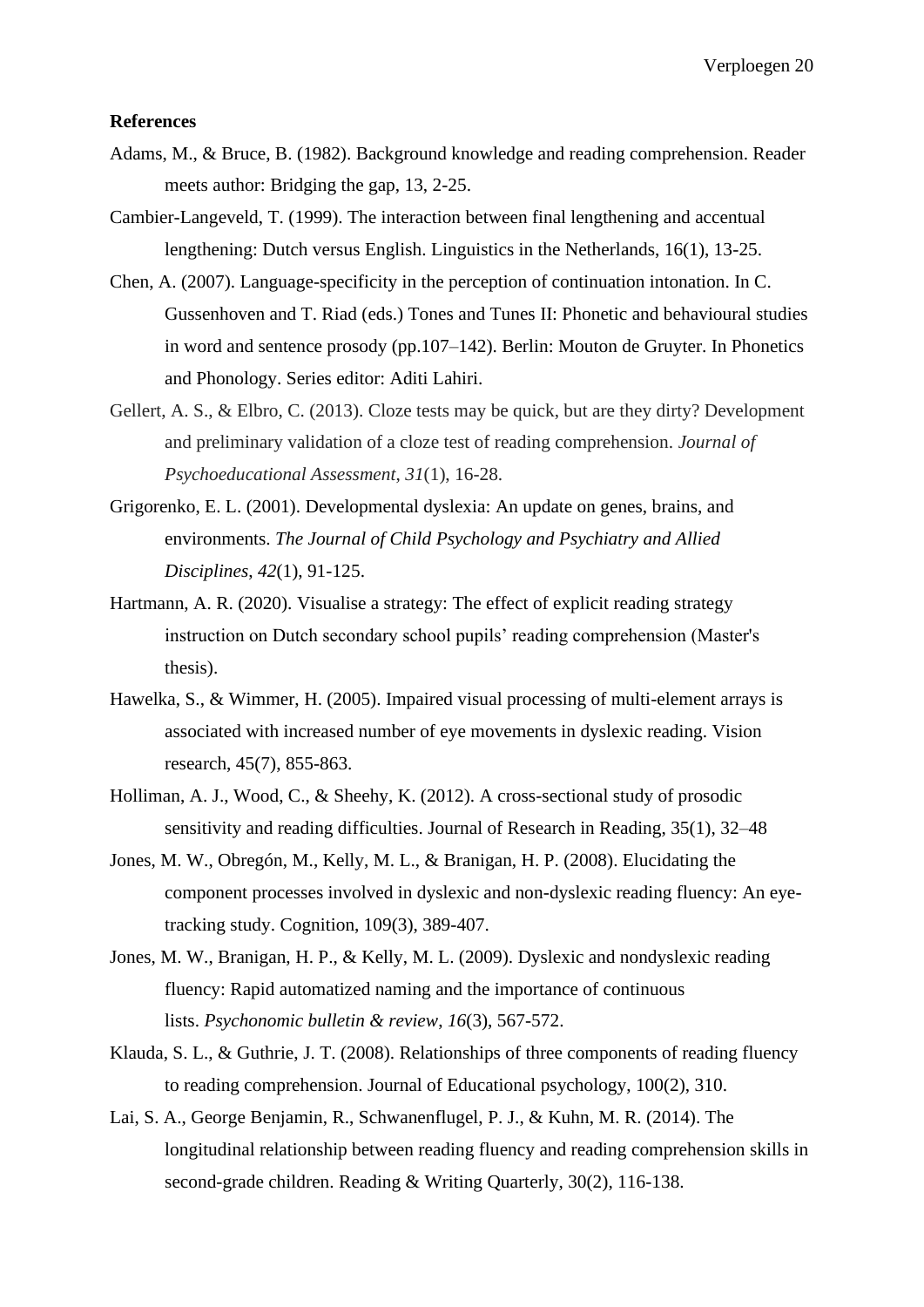- Schwanenflugel, P. J., Hamilton, A. M., Kuhn, M. R., Wisenbaker, J. M., & Stahl, S. A. (2004). Becoming a fluent reader: reading skill and prosodic features in the oral reading of young readers. Journal of educational psychology, 96(1), 119.
- Shanahan, T., Kamil, M. L., & Tobin, A. W. (1982). Cloze as a measure of intersentential comprehension. *Reading Research Quarterly*, 229-255.
- Soriano, M., Miranda, A., Soriano, E., Nievas, F., & Félix, V. (2011). Examining the efficacy of an intervention to improve fluency and reading comprehension in Spanish children with reading disabilities. International Journal of Disability, Development and Education, 58(1), 47-59.
- Tijms, J. (2004). Verbal memory and phonological processing in dyslexia. Journal of Research in Reading, 27(3), 300-310.
- Veenendaal, N. J., Groen, M. A., & Verhoeven, L. (2014). The role of speech prosody and text reading prosody in children's reading comprehension. *The British journal of educational psychology*, *84*(Pt 4), 521–536.<https://doi.org/10.1111/bjep.12036>
- Veenendaal, N. J., Groen, M. A., & Verhoeven, L. (2016a). Bidirectional Relations between Text Reading Prosody and Reading Comprehension in the Upper Primary School Grades: A Longitudinal Perspective. *Scientific studies of reading : the official journal of the Society for the Scientific Study of Reading*, *20*(3), 189–202. <https://doi.org/10.1080/10888438.2015.1128939>
- Veenendaal, N. J., Groen, M. A., & Verhoeven, L. (2016b). The Contribution of Segmental and Suprasegmental Phonology to Reading Comprehension. *Reading research quarterly*, *51*(1), 55–66.
- Wagner, M., & Watson, D. G. (2010). Experimental and theoretical advances in prosody: A review. Language and cognitive processes, 25(7-9), 905-945.
- Whalley, K., & Hansen, J. (2006). The role of prosodic sensitivity in children's reading development. Journal of Research in Reading, 29(3), 288–303. [https://doi](https://doi-org.proxy.library.uu.nl/10.1111/j.1467-9817.2006.00309.x)[org.proxy.library.uu.nl/10.1111/j.1467-9817.2006.00309.x](https://doi-org.proxy.library.uu.nl/10.1111/j.1467-9817.2006.00309.x)
- Wolf, D. F. (1993). A comparison of assessment tasks used to measure FL reading comprehension. *The Modern Language Journal*, *77*(4), 473-489.
- Yapp, D. De Graaff, R. van den Bergh, H. The Effects of a Second Language Reading Strategy Intervention on Student Reading Performance.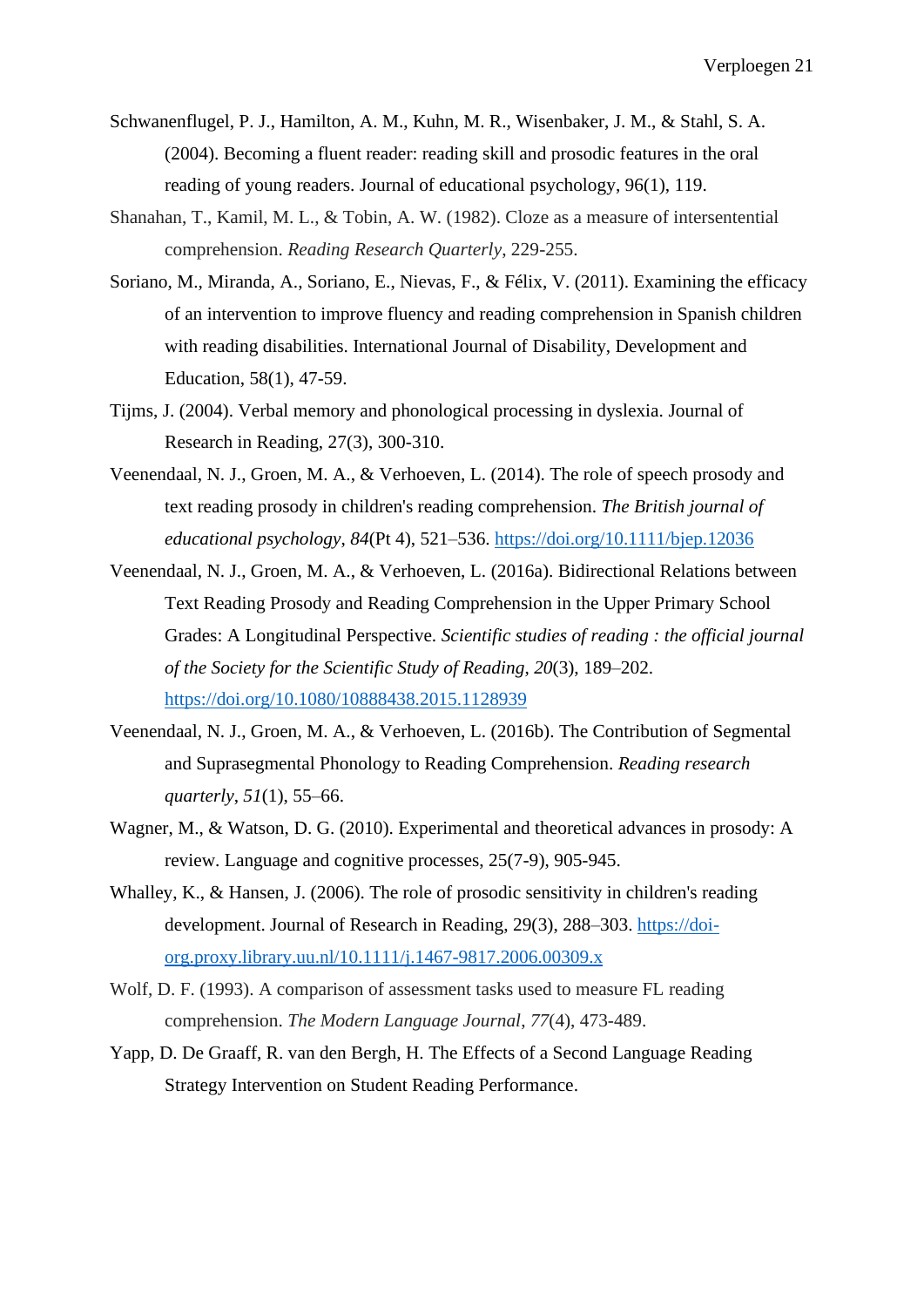## <span id="page-21-0"></span>**Appendix A Training Powerpoint**

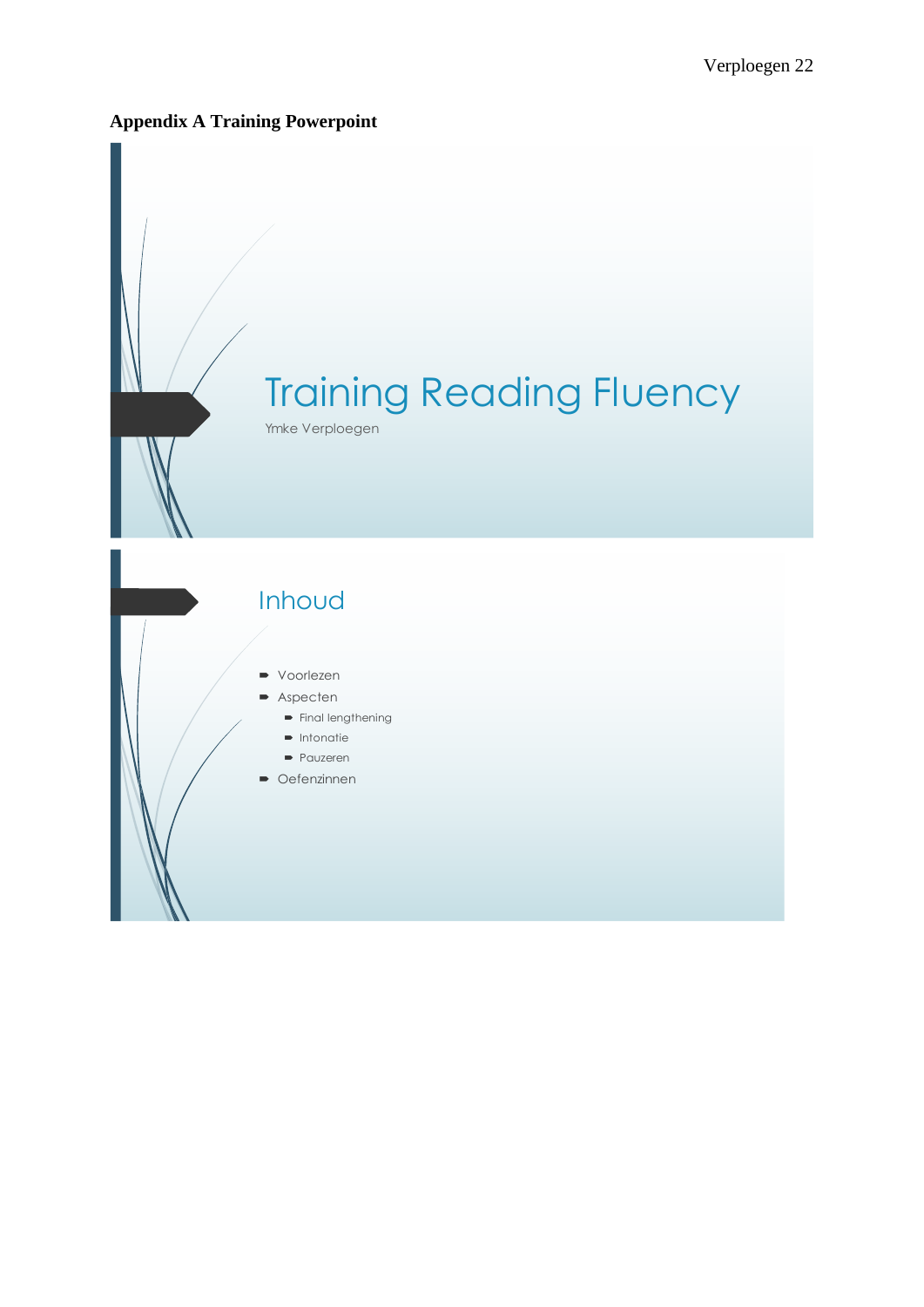# Voorlezen

- ∍
	- ∍
	- ∍
- ∍
- ∍
- ∍

## Drie Aspecten

- ∍
- ∍
- ∍
- Pauzeren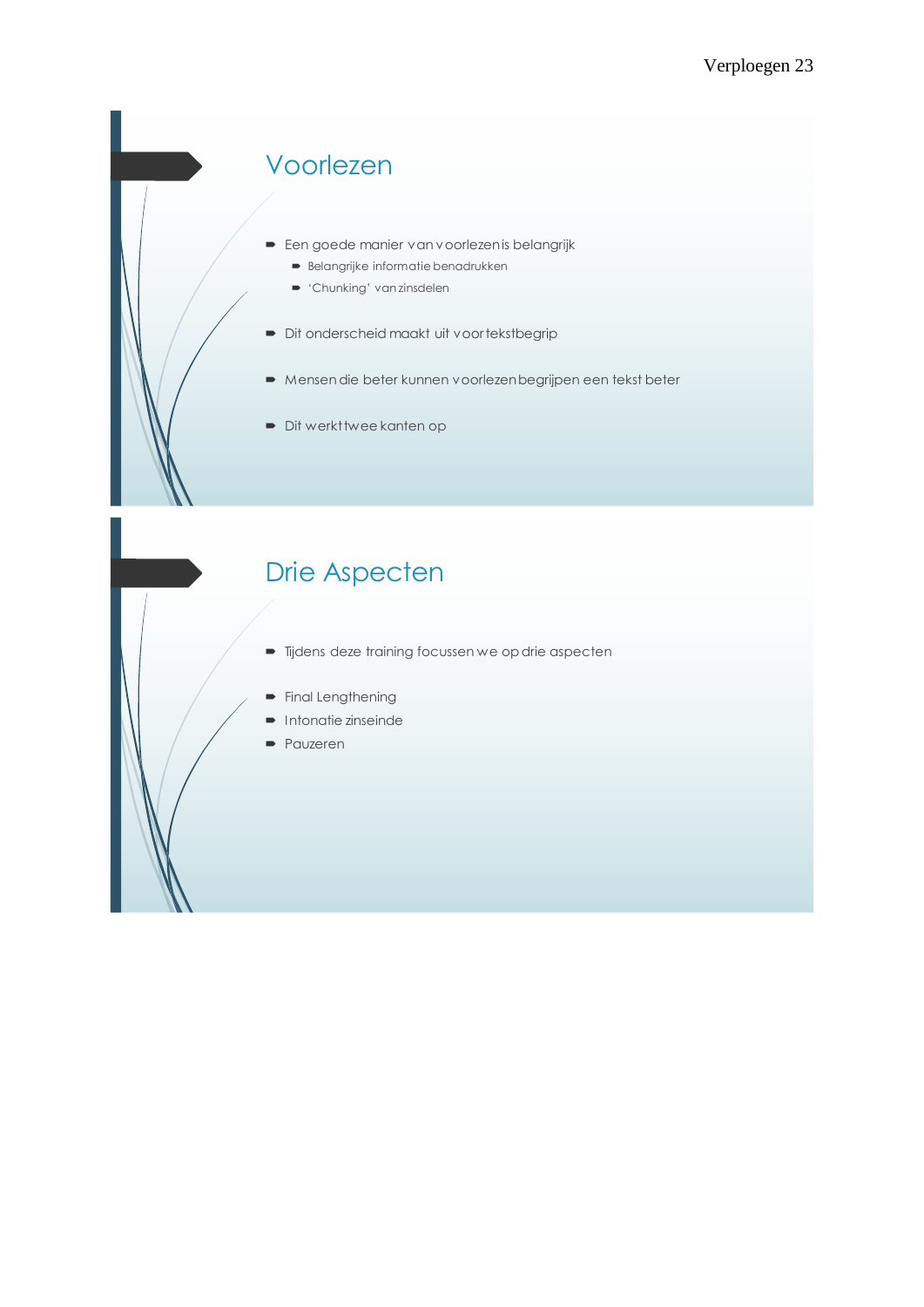# **Final Lengthening**

- Het langer maken van de laatste lettergreep van een woord aan het eind P van een zin, of voor eenkomma
- ∍
- ∍ ∍
	- ∍

## **Final lengthening**

- ∍
- ∍
- Het is belangrijke informatie, en het is aan het einde van het eerste zinsdeel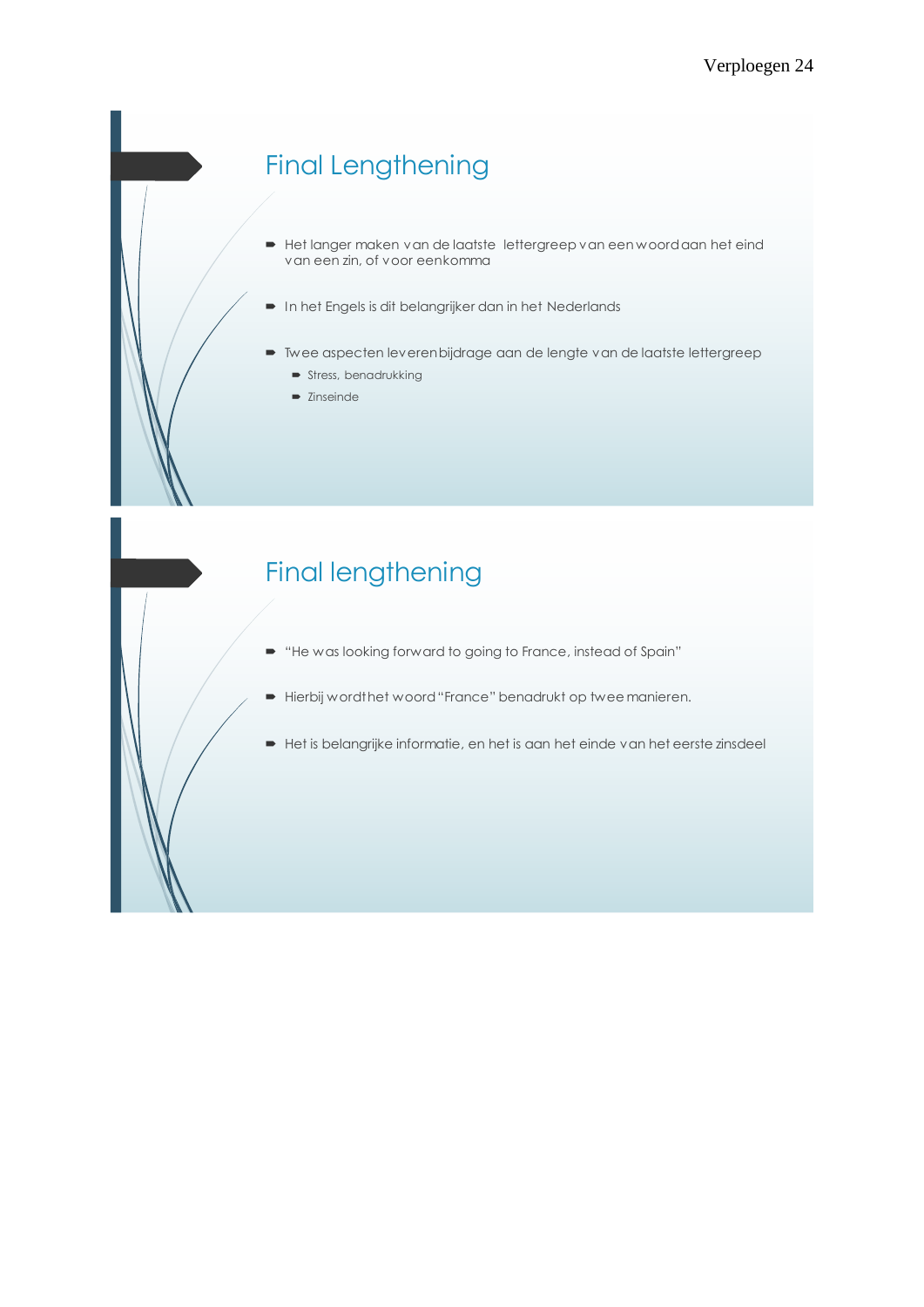# Intonatie

- E<br>p
- ∍ verdergaat praten.
- ∍

# Intonatie

- ∍
- ∍
- Een dalende toon betekent dat je klaar bent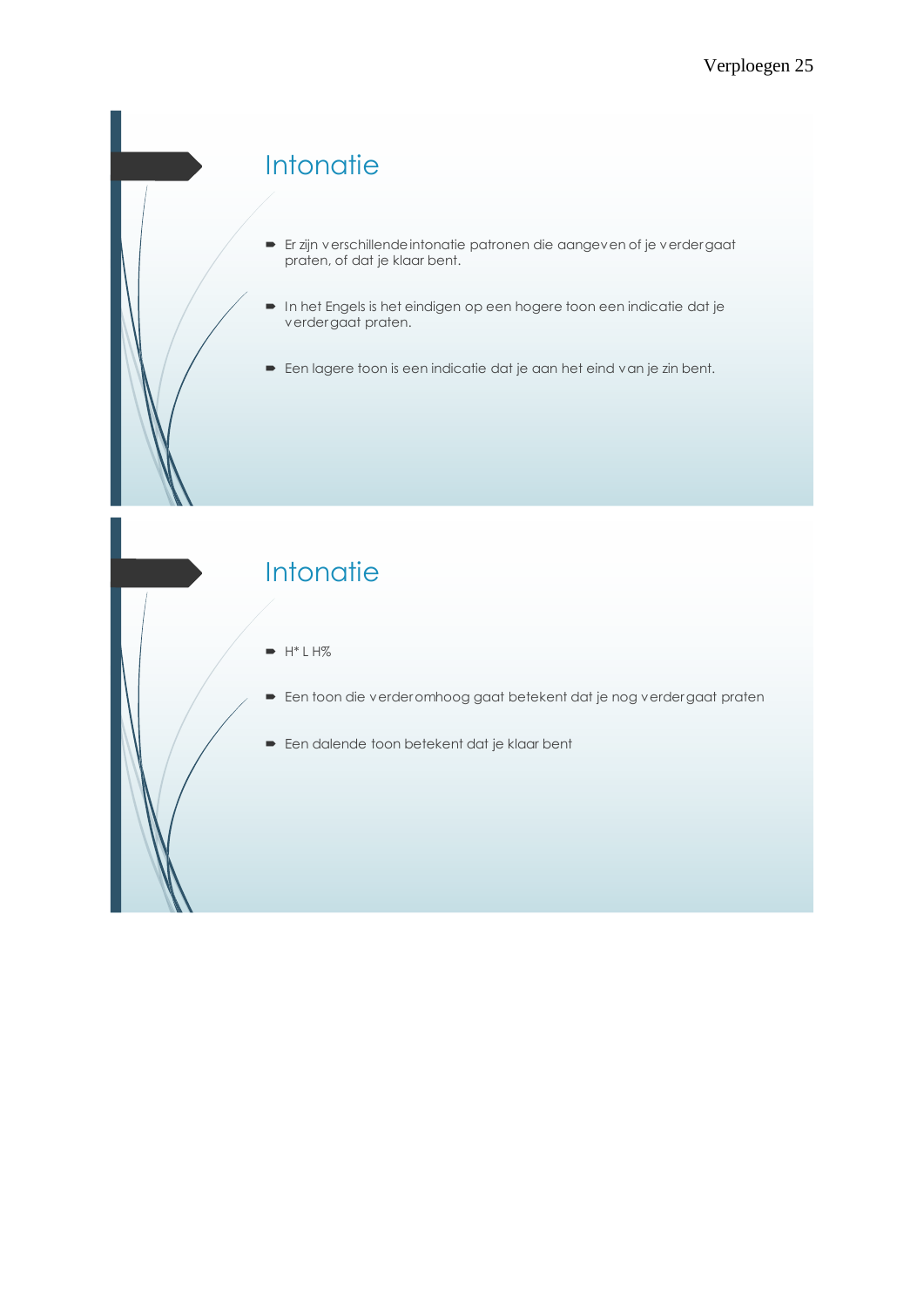

## Pauzeren

- ∍
- ∍
- "He went to university, but actually wanted to party"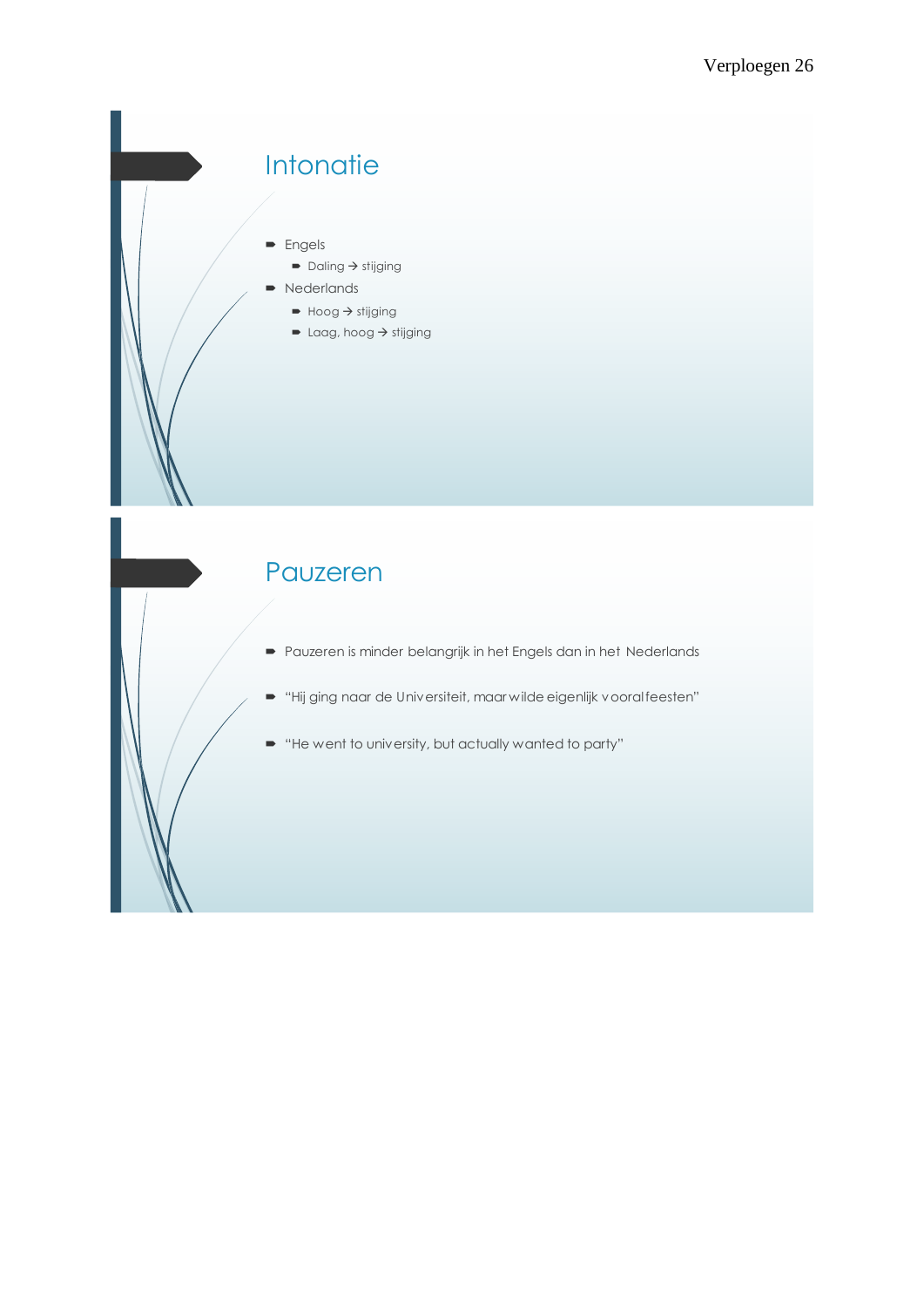## Pauzeren

- ∍ zinnen in een doorlopende tekst.
- ∍
- ∍
	- ∍
	- ∍

## Oefenzinnen

- ∍
- ∍
- ∍
- ∍
- We are going on holiday, but the dog is not allowed to come.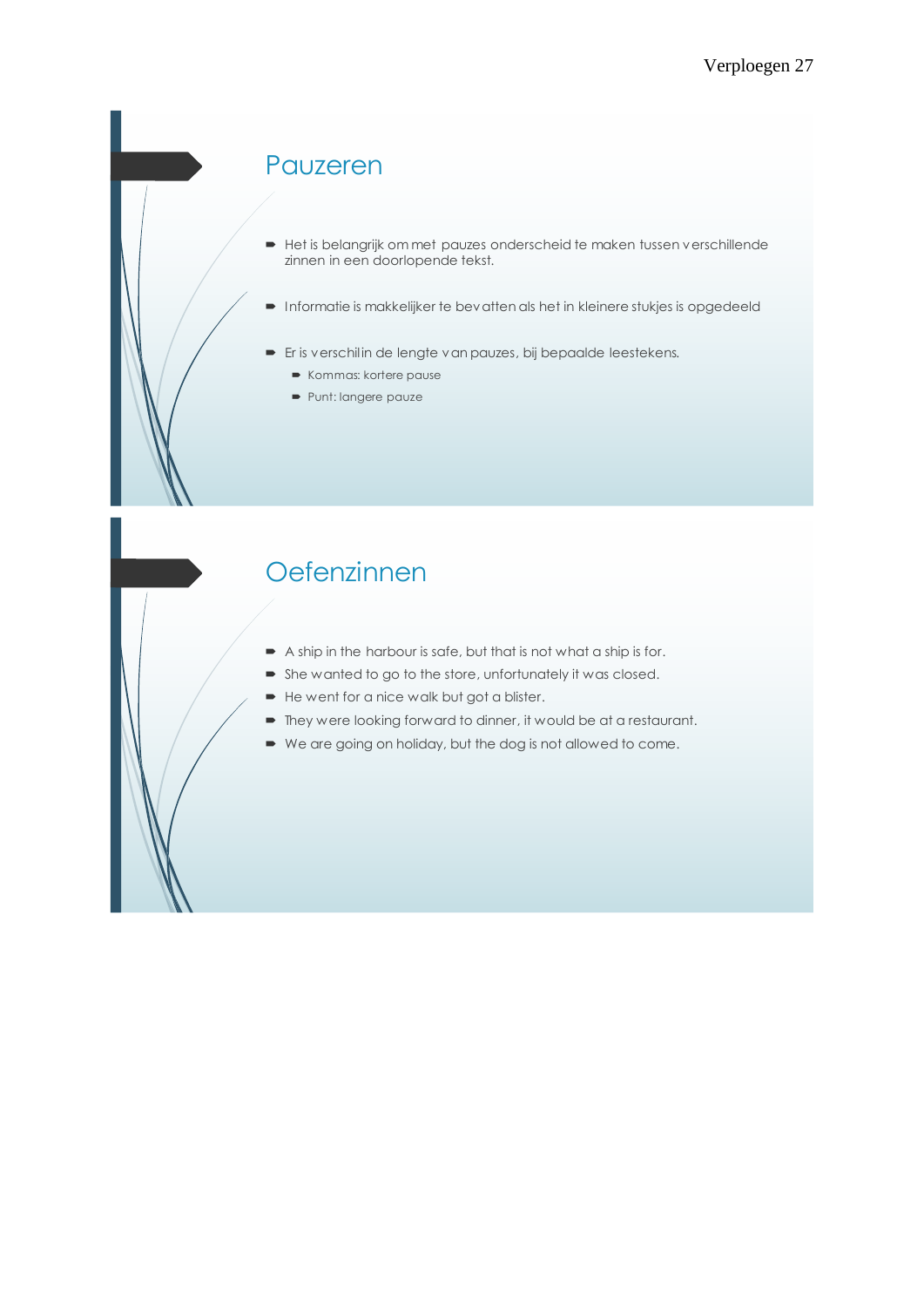## <span id="page-27-0"></span>**Appendix B: Examples Cloze tests**

## **CAE Reading and Use of English Part 1**

For questions **1-8**, read the text below and decide which answer (**А, В, C** or **D**) best fits each gap. There is an example at the beginning **(0)**.

Our obsession with recording every detail of our happiest moments could be **<sup>0</sup>**\_\_\_\_\_\_\_\_\_\_ our ability to remember them, according to new research.

Dr Linda Henkel, from Fairfield University, Connecticut, described this as the 'phototaking impairment effect'. She said, 'People often whip out their cameras almost mindlessly to **<sup>1</sup>**\_\_\_\_\_\_\_\_\_\_ a moment, to the point that they are missing what is happening **2**\_\_\_\_\_\_\_\_\_\_\_\_ in front of them. When people rely on technology to remember for them — **3**\_\_\_\_\_\_\_\_\_\_on the camera to record the event and thus not needing to **4**\_\_\_\_\_\_\_\_\_\_ to it fully themselves — it can have a negative **5**\_\_\_\_\_\_\_\_\_\_ on how well they remember their experiences.

In Dr Henkel's experiment, a group of university students were **6**\_\_\_\_\_\_\_\_\_\_ on a tour of a museum and asked to either photograph or try to remember objects on display. The next day each student's memory was tested. The results showed that people were less **7**\_\_\_\_\_\_\_\_\_\_ in recognising the objects they had photographed **8**\_\_\_\_\_\_\_\_\_\_ with those they had only looked at.

### Example:

| 0              | A interfering    | <b>B</b> upsetting | C damaging        | <b>D</b> intruding  |
|----------------|------------------|--------------------|-------------------|---------------------|
| 1              | A seize          | <b>B</b> grasp     | C capture         | <b>D</b> snatch     |
| $\overline{2}$ | A quite          | <b>B</b> right     | <b>C</b> merely   | <b>D</b> barely     |
| 3              | A counting       | <b>B</b> settling  | <b>C</b> assuming | <b>D</b> swearing   |
| 4              | A engage         | <b>B</b> apply     | <b>C</b> attend   | D dedicate          |
| 5              | A result         | <b>B</b> aspect    | <b>C</b> extent   | <b>D</b> impact     |
| 6              | <b>A</b> steered | <b>B</b> run       | C led             | D conveyed          |
| 7              | A accurate       | <b>B</b> faithful  | C exact           | <b>D</b> factual    |
| 8              | A measured       | <b>B</b> compared  | <b>C</b> matched  | <b>D</b> confronted |

## **CAE Reading and Use of English Part 2**

For questions **9-16**, read the text below and think o f the word which best fits each gap. Use only one word in each gap. There is an example at the beginning **(0)**.

Write your answers IN CAPITAL LETTERS on the separate answer sheet

Example: **(0) TO**